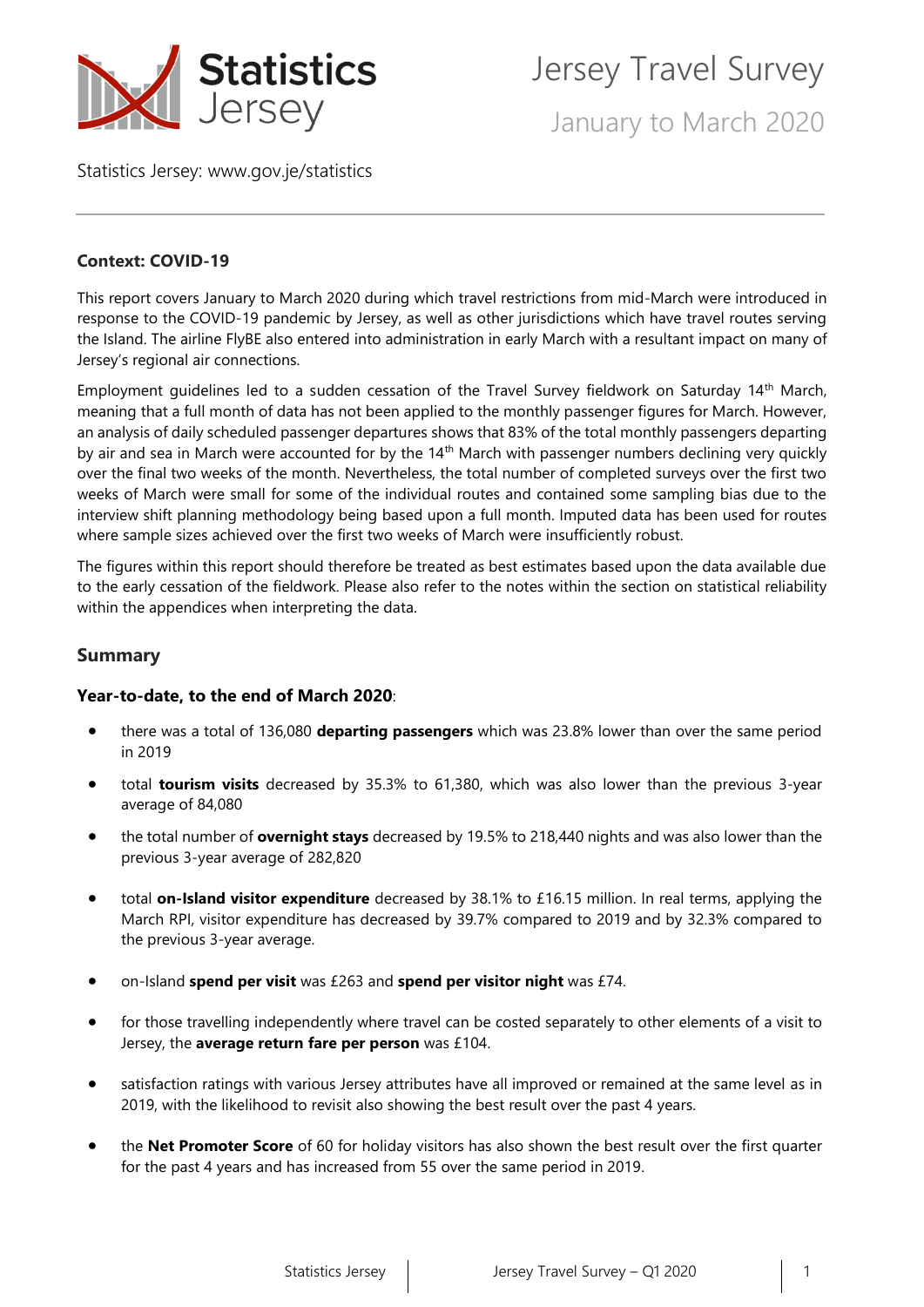

- breaking the visitor numbers down by **travel method:**
	- o visits on the **scheduled air** routes decreased by 33.8% to 54,330
	- o visits on the **scheduled ferry** services decreased by 47.2% to 6,070
- breaking the visitor numbers down by **main purpose of visit**:
	- o **holiday** visits decreased by 55.6% to 19,650
	- o **business** visits increased by 3.8% to 20,050
	- o **visits to friends and family** decreased by 8.4% to 17,090
	- o **visits for other purposes** decreased by 63.8% to 4,580
- breaking the visitor numbers down by **country of residence**:
	- o visits from the **UK** decreased by 29.1% to 48,510
	- o visits from the **other Channel Islands<sup>1</sup>** decreased by 61.1% to 6,020
	- o visits from other smaller markets decreased by 38.1% to 6,850
	- o over 50% of UK visitors came from the Greater London and South East regions
- additional **visitor profile information:**
	- o males and females accounted for an equal proportion of visitors interviewed (both 50%)
	- o 16% of visitors were travelling with children under the age of 16
	- o just under half of adult visitors were aged 55 or over
	- o 28% were visiting Jersey for the first time
- how **bookings** were made:
	- $\circ$  17% were on an inclusive package where a single price was paid for travel and accommodation
	- o nearly three-quarters of inclusive package visits were booked online
	- o 68% of package visits were booked through a travel agent or tour operator
	- o for independent bookings, 80% booked their accommodation and 94% booked their travel online
- type of **accommodation** stayed in and **activities** undertaken:
	- $\circ$  overall, 78% of staying visitors stayed in commercial accommodation with 72% staying in hotels
	- o 41% of visitors participated in "non-essential" shopping as part of their visit experience
	- o 30% took a self-guided walk along a coastal or inland footpath
	- o 25% used the public bus service
	- o 21% visited a paid visitor attraction
- The visit experience, including **satisfaction ratings, likelihood to revisit** and **Net Promoter Score**:
	- $\circ$  all ratings for various attributes of a Jersey visit have either improved or remained at the same level
	- o the average rating out of 5 for Jersey in general was 4.6
	- o as with previous years the lowest rating at 3.8 was for Jersey's value for money
	- $\circ$  79% of visitors said that they would be likely to return within the next 2 years, with a further 17% saying they may return at some point in the future
	- o The **Net Promoter Score** of 60 was the highest seen in the first quarter over the past 4 years

<sup>&</sup>lt;sup>1</sup> Within the report "Other Channel Islands (CI)" refers to Guernsey and the other smaller islands within its Bailiwick.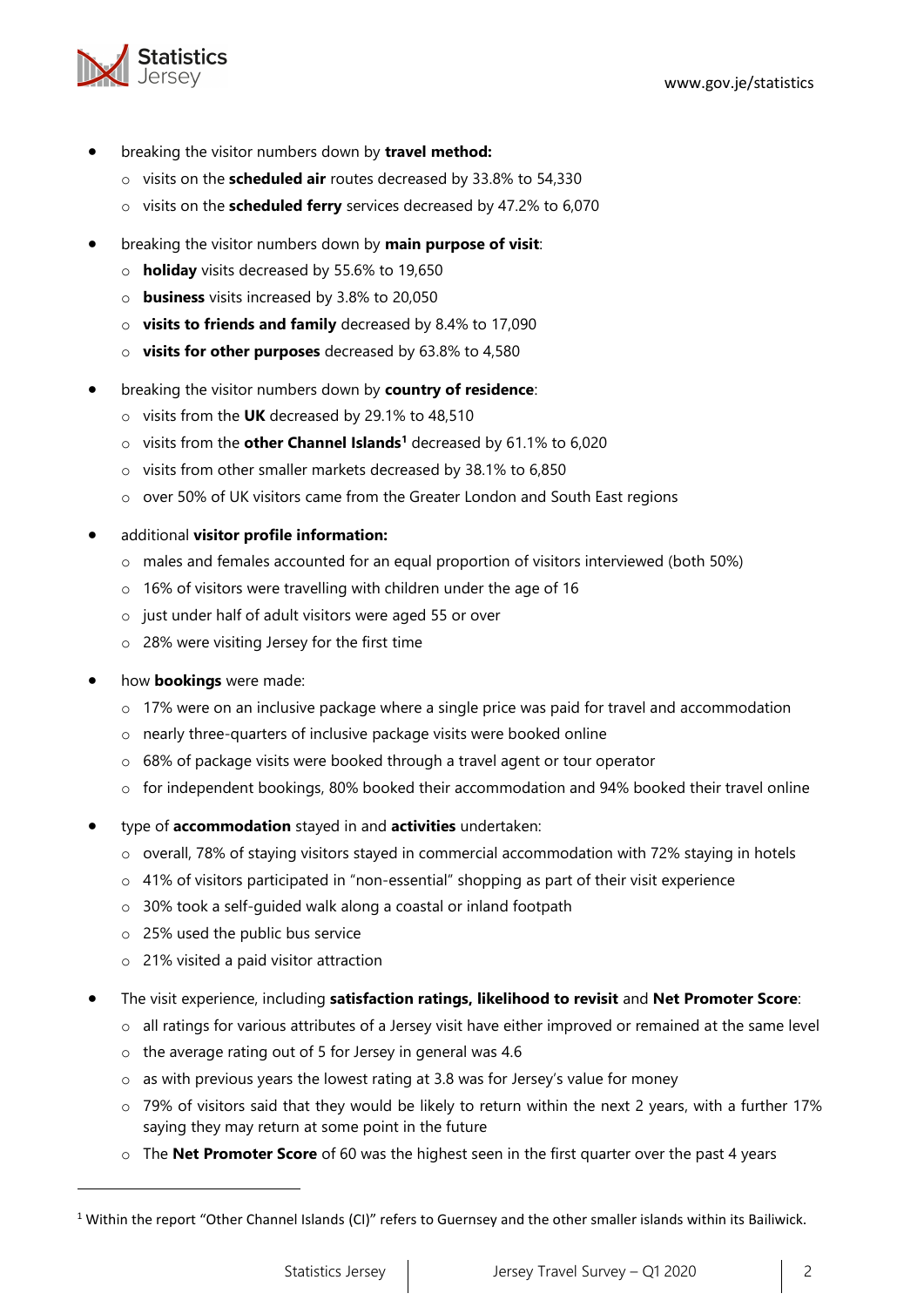# **Passenger departures**

Table 1 shows the volumes of departing passengers by air and sea on the main consolidated routes from Jersey. In order to determine the overall breakdown of visitors to Jersey, passenger departure figures for each individual route are used to weight the Passenger Exit Survey sample data.

Cumulatively to the end of March, total passenger departures showed a decrease of 23.8% compared to 2019, with a 20.2% decrease in total scheduled air passengers and a larger 47.5% decrease in passengers on the scheduled ferry routes.

|                                   | <b>Volumes</b>         |                         |               | <b>Volumes</b>  |                 |                        |
|-----------------------------------|------------------------|-------------------------|---------------|-----------------|-----------------|------------------------|
|                                   | <b>January</b><br>2020 | <b>February</b><br>2020 | March<br>2020 | Jan-Mar<br>2019 | Jan-Mar<br>2020 | Overall<br>change<br>% |
| <b>UK scheduled air</b>           | 40,330                 | 45,690                  | 22,960        | 132,420         | 108,970         | $-17.7$                |
| Inter-Island scheduled air        | 5,410                  | 3,760                   | 1,990         | 17,890          | 11,160          | $-37.6$                |
| Foreign scheduled air             | 800                    | 1,040                   | 230           | 2,770           | 2,070           | $-25.3$                |
| <b>Total scheduled air</b>        | 46,530                 | 50,490                  | 25,170        | 153,070         | 122,200         | $-20.2$                |
| UK scheduled sea                  | 950                    | 1,000                   | 910           | 3,920           | 2,870           | $-26.9$                |
| Inter-Island scheduled sea        | 440                    | 390                     | 290           | 4,520           | 1,120           | $-75.2$                |
| <b>French scheduled sea</b>       | 2,280                  | 3,740                   | 1,960         | 14,330          | 7,980           | $-44.3$                |
| <b>Total scheduled sea</b>        | 3,680                  | 5,130                   | 3,160         | 22,780          | 11,970          | $-47.5$                |
| <b>Private aircraft</b>           | 610                    | 690                     | 520           | 2,530           | 1,820           | $-27.9$                |
| <b>Visiting yachtsmen</b>         | 60                     | $^\star$                | 30            | 290             | 90              | $-69.0$                |
| <b>Total departing passengers</b> | 50,880                 | 56,320                  | 28,880        | 178,670         | 136,080         | $-23.8$                |

## **Table 1 – Breakdown of passenger departures, 2019 - 2020**

Passenger data forms the basis for calculating the volume of tourism visits, but also includes resident movements, departing seasonal or long-term workers, some transit passengers and also visitors who may be counted twice in departures as they take an off-Island trip during their stay in Jersey. Differing routes have a varying profile of passenger depending upon schedules, the time of year and the availability of onward connections.

Within the Passenger Exit Survey respondents are asked whether the airport they are flying to from Jersey is their final arrival destination or whether they are travelling onward to a final airport. Over the first 3 months, only 7% of visitors departing from Jersey were going to take another flight to an onward destination.

Residents are much more likely to travel onward from their initial airport, with 28% doing so between January and March. This was mainly on the Gatwick route where 42% or residents were travelling onward, but over a quarter of residents flying to Guernsey were also travelling onward from there. Many of these would have remained on the same aircraft, with the plane flying to a UK airport via Guernsey.

Figure 1 on the next page shows the proportion of departing passengers over the first quarter that were classified as tourism visits over the past 4 years.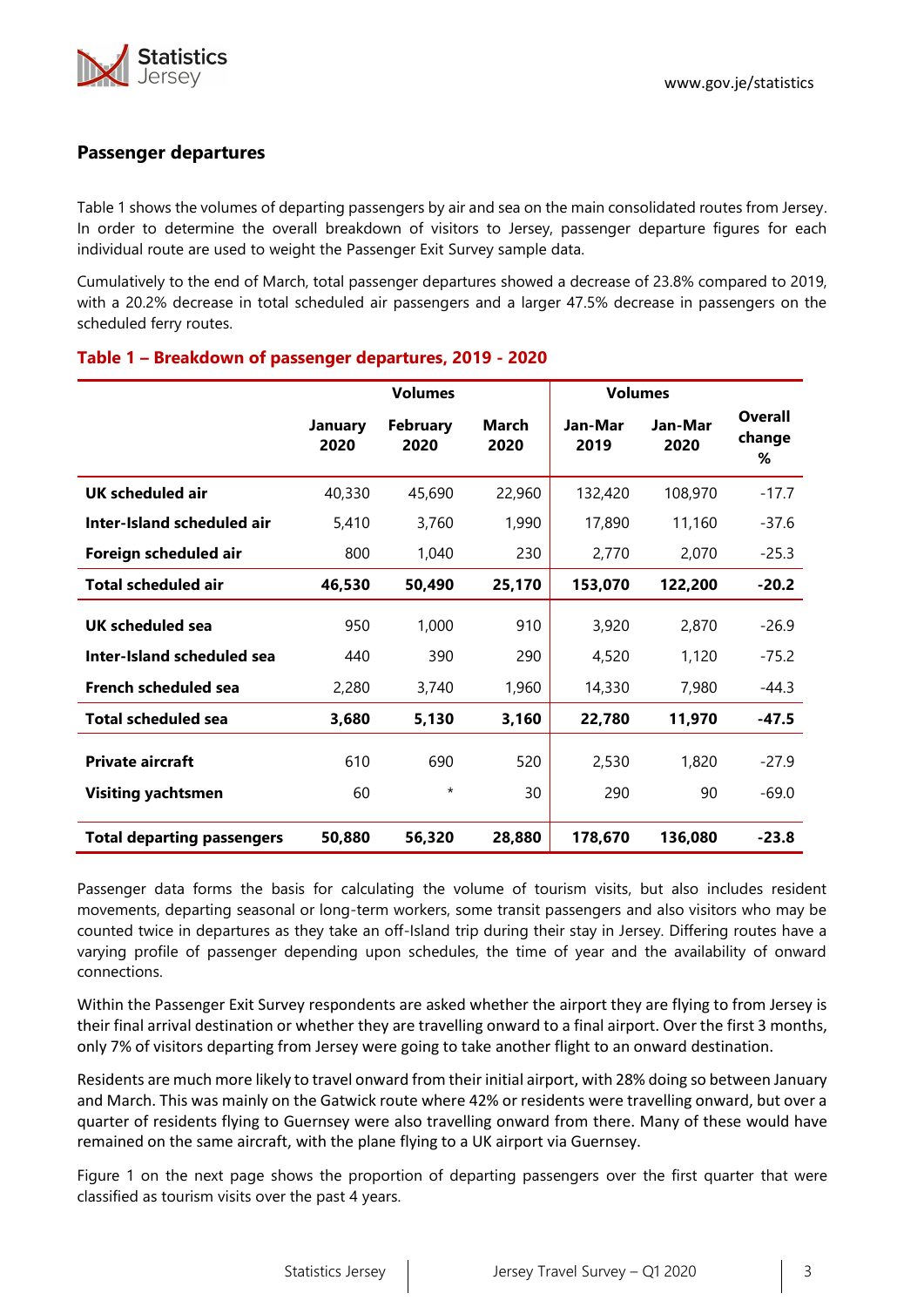



# **Departing visitors**



To the end of March, 45.1% of the total departing passengers were visitors at the end of their stay in Jersey. This is lower than the cumulative 53.1% seen over the same period in 2019 but similar to the proportions seen in the previous two years.

Table 2 below shows the breakdown of visits by mode of transport. 88.5% of visitors departing from Jersey over the period January to March 2020 left on scheduled air routes. Of those departing by air, 88.7% were departing to a UK airport and 11.1% were departing to Guernsey. Two-thirds of visitors departing by sea over the first 3 months of 2020 were on the French sea routes and 22% were on the UK sea routes.

#### **Volumes Volumes January 2020 February 2020 March 2020 Jan-Mar 2019 Jan-Mar 2020 Overall change, % Scheduled air** 20,870 22,030 11,430 82,010 54,330 -33.8 **Scheduled ferry** 2,290 2,100 1,670 11,490 6,070 -47.2 **Private aircraft** 300 340 260 1.120 900 -20.0 **Visiting yachtsmen** 60  $*$  30 290 90 -69.0 **Cruise passengers**  $\begin{array}{ccc} 0 & 0 & 0 \end{array}$  0 0 0 0 **Total visits 23,530 24,470 13,380 94,910 61,380 -35.3**

# **Table 2 – Breakdown of visits by mode of departure, 2019 - 2020**

Cumulatively to the end of March, visitors on the scheduled air routes have decreased by 33.8% and visitors departing on scheduled ferries have decreased by 47.2% compared to the same period in 2019.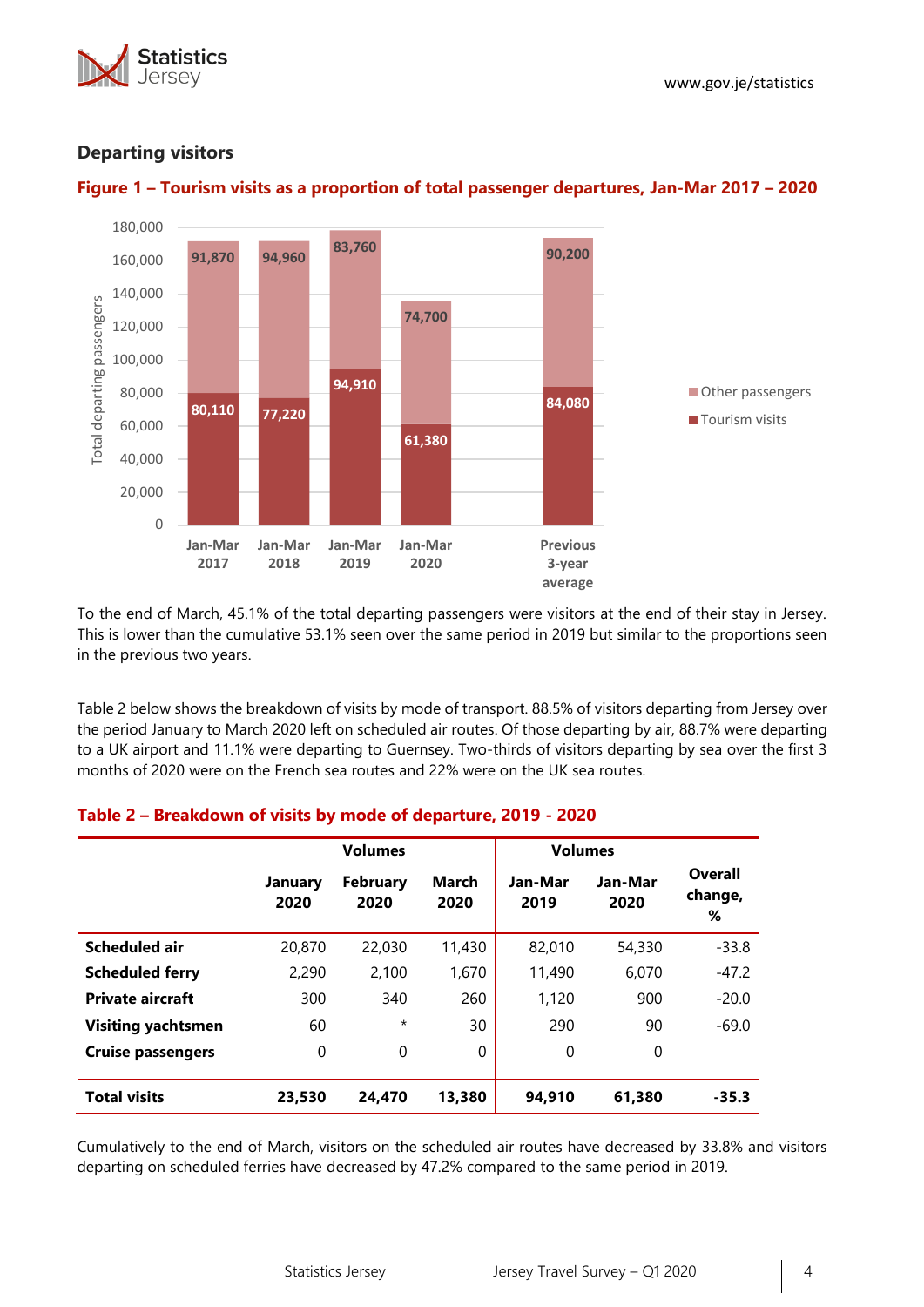



## **Figure 2 – Tourism visits by month, 2017 – 2020**

Figure 2 shows how the month of March this year has mainly impacted on the decline in the volume of tourism visits in the first quarter. Over the previous 3 years, January to March has accounted for an average of 11.5% of annual tourism visits to Jersey. The number of tourism visits in March 2020 was lower than both January and February and the lowest monthly total seen over the past 4 years.



#### **Figure 3 – Overnight and day visits, Jan-Mar 2017 – 2020**

Cumulatively to the end of March 2020, 89% of tourism visits involved a stay in Jersey of at least one night. This is very similar to the proportion of overnight visits over the same period in 2019 and also the previous 3-year average (90%). Cumulative overnight visits in 2020 have decreased by 35.5% and day visits have decreased by 34.3% compared to 2019.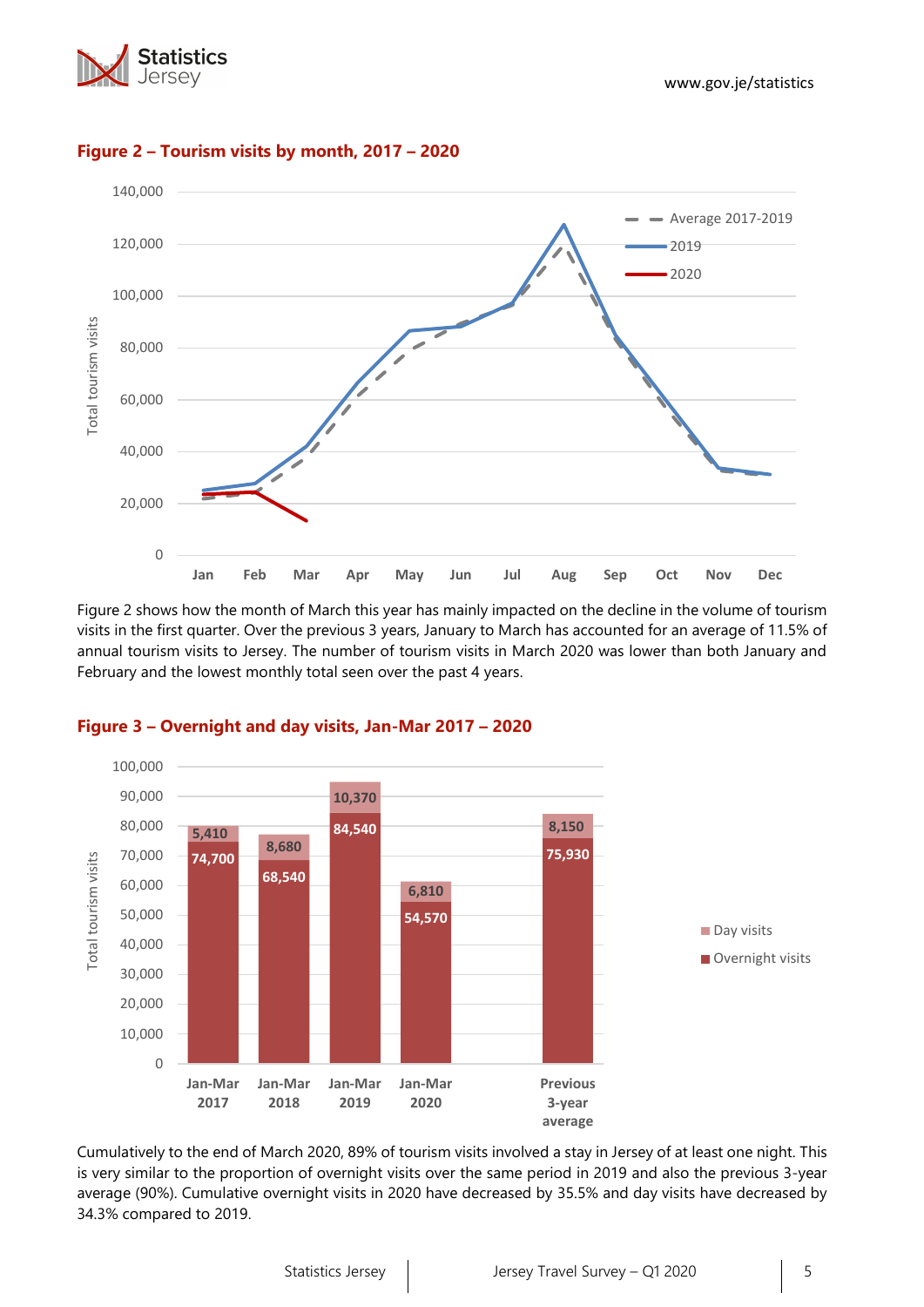



# **Figure 4 – Tourism nights spent in Jersey, Jan-Mar 2017 – 2020**

To the end of March, the average length of stay for those staying overnight in 2020 was 4.0 nights, resulting in a 19.5% decrease in total visitor nights spent in Jersey; the lowest cumulative total seen over the past 4 years.



## **Figure 5 – Tourism visits by length of stay, Jan-Mar 2020**

Compared to January to March 2019:

- Day visits have decreased by 34.3%
- Visits of 1-3 nights decreased by 40.3%
- Visits of 4-6 nights decreased by 25.1%
- Visits of 7 nights decreased by 47.1%
- Visits of 8+ nights increased by 5.1%

#### **NB: Refer to the appendices for the equivalent figures for previous years.**

The reduced number of visitors in March alone has led to decreases in visitor numbers in all stay categories apart from those staying for 8 nights or more. Compared to 2019, longer stay visits have increased by 5.1%, which combined with an increase in their average stay has resulted in an increase of 40.2% in overnight stays for those staying 8 nights or more. These longer-stay visitors were mainly visiting friends and family.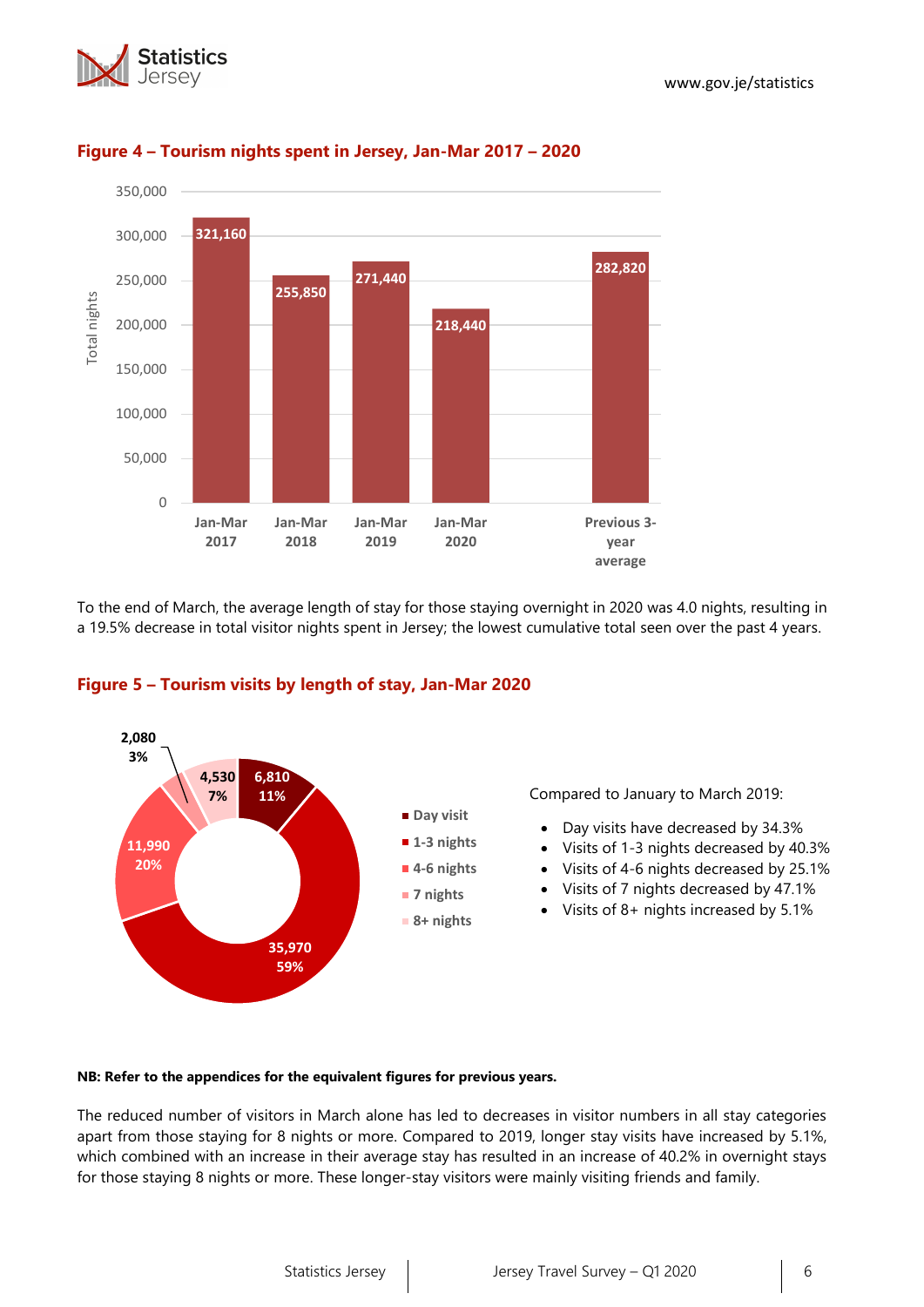



# **Figure 6 – Tourism visits by purpose, Jan-Mar 2020**

Compared to January to March 2019:

- Holiday visits have decreased by 55.6%
- Business visits have increased by 3.8%
- Visits to friends and relatives (VFR) have decreased by 8.4%
- Other visits have decreased by 63.8%

Average stay for holiday visits has increased from 3.0 nights in 2019 to 3.2 nights in 2020, resulting in a decrease in holiday nights of 52.1%.

Average stay for business visits has increased from 2.8 nights to 3.0 nights, resulting in an overall increase in business nights of 12.6%.

Average stay for VFR visits has increased from 4.9 nights to 5.8 nights, resulting in an increase in VFR nights of 11.1%.

**NB: refer to the appendices for the equivalent figures for previous years. "Business" visits also include those attending a conference or seminar, trade fair or exhibition. Those visiting friends and family (VFR) do not necessarily stay with friends and family and also stay in commercial accommodation. "Other" purposes of visit also include participating or spectating at sporting or cultural events and festivals, as well as educational trips.**

The total number of holiday visits to the end of March was significantly lower than in 2019 primarily due to the large fall in March, but also due to smaller falls in previous months.

Despite the decline in business visits in March, the number of business visits and nights have both increased over the first 3 months compared to 2019.

Due to the fall in March, the number of VFR visits decreased compared to the first 3 months of 2019, but the number of VFR nights spent in the Island increased due to their increased length of stay.

|                                  | <b>Volumes</b>                                    |        |               | <b>Volumes</b>  |                 |                      |
|----------------------------------|---------------------------------------------------|--------|---------------|-----------------|-----------------|----------------------|
|                                  | <b>February</b><br><b>January</b><br>2020<br>2020 |        | March<br>2020 | Jan-Mar<br>2019 | Jan-Mar<br>2020 | Overall<br>change, % |
| <b>Holiday overnight visits</b>  | 6,270                                             | 8,370  | 4,080         | 42,520          | 18,710          | $-56.0$              |
| <b>Holiday day visits</b>        | 160                                               | 570    | 210           | 1,780           | 940             | $-46.9$              |
| <b>Business overnight visits</b> | 6,240                                             | 5,730  | 3,340         | 14,240          | 15,300          | 7.5                  |
| <b>Business day visits</b>       | 2,310                                             | 1,640  | 810           | 5,080           | 4.760           | $-6.4$               |
| <b>VFR overnight visits</b>      | 7,320                                             | 6,430  | 3,030         | 18,060          | 16,780          | $-7.1$               |
| <b>VFR day visits</b>            | 150                                               | 100    | 60            | 600             | 320             | $-47.5$              |
| <b>Other overnight visits</b>    | 500                                               | 1,550  | 1,740         | 9,730           | 3,780           | $-61.1$              |
| Other day visits                 | 590                                               | 80     | 130           | 2,920           | 800             | $-72.6$              |
| <b>Total visits</b>              | 23,530                                            | 24,470 | 13,380        | 94,910          | 61,380          | $-35.3$              |

## **Table 3 – Purpose of visit, Jan-Mar 2019 - 2020**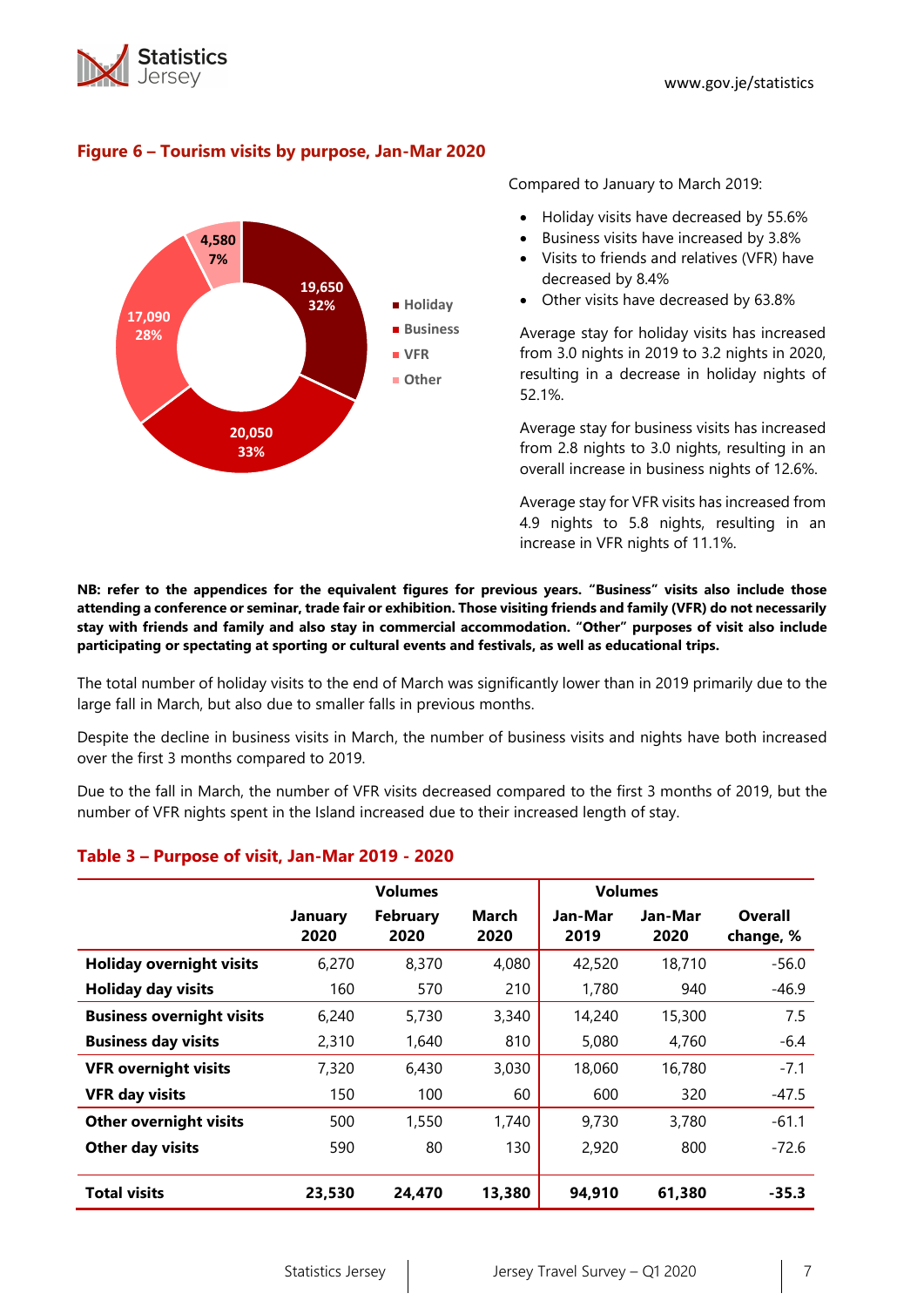



## **Figure 7 – Tourism visits by country of residence, Jan-Mar 2020**

Compared to January to March 2019:

- UK visits have decreased by 29.1%
- Other CI visits have decreased by 61.1%
- Visits from other countries have decreased by 38.1%, with all main markets showing decreases due to the falls in March
- UK visitor nights have decreased by 23.4%
- CI visitor nights have decreased by 57.7%
- Other visitor nights have increased by 35.8% due to an increased average stay

**NB: refer to the appendices for the equivalent figures for previous years. Due to the small size of some of the foreign markets, they have been amalgamated into "Other" in this report. Some of the larger markets will be separated out in the months where tourism volumes increase.**

To the end of March, 79% of total visits and 76% of visitor nights in Jersey were from UK visitors. The cumulative number of UK visits and nights have both decreased by over 20% compared to 2019 as well as the previous 3 year average.

The total volume of visits and visitor nights from the other Channel Islands have decreased to the greatest extent compared to the same period in 2019; both declining by around 60%. However, this was mainly due to the large increases seen in 2019, with the cumulative figures for 2020 being more in line with 2017 and 2018.

Following a good start to the year, the number of visits from France has decreased by 37.8% compared to 2019. However, an increase in overnight visits and their length of stay has more than doubled the number of nights spent by French visitors in Jersey over the first 3 months.

## **Table 4 – Country of residence, Jan-Mar 2019 - 2020**

|                              | <b>Volumes</b>         |                         |                      | <b>Volumes</b>  |                 |                |
|------------------------------|------------------------|-------------------------|----------------------|-----------------|-----------------|----------------|
|                              | <b>January</b><br>2020 | <b>February</b><br>2020 | <b>March</b><br>2020 | Jan-Mar<br>2019 | Jan-Mar<br>2020 | <b>Overall</b> |
|                              |                        |                         |                      |                 |                 | change, %      |
| UK                           | 17,990                 | 20,080                  | 10,440               | 68,390          | 48,510          | $-29.1$        |
| <b>Guernsey and Other CI</b> | 2,670                  | 1,830                   | 1,520                | 15,460          | 6,020           | $-61.1$        |
| <b>Ireland</b>               | 140                    | 130                     | 70                   | 550             | 340             | $-38.5$        |
| <b>France</b>                | 1,610                  | 1,490                   | 1,010                | 6,600           | 4.110           | $-37.8$        |
| Germany                      | 20                     | 30                      | 40                   | 140             | 90              | $-40.3$        |
| <b>Other countries</b>       | 1,090                  | 910                     | 310                  | 3,770           | 2,320           | $-38.5$        |
|                              |                        |                         |                      |                 |                 |                |
| <b>Total visits</b>          | 23,530                 | 24,470                  | 13,380               | 94,910          | 61,380          | $-35.3$        |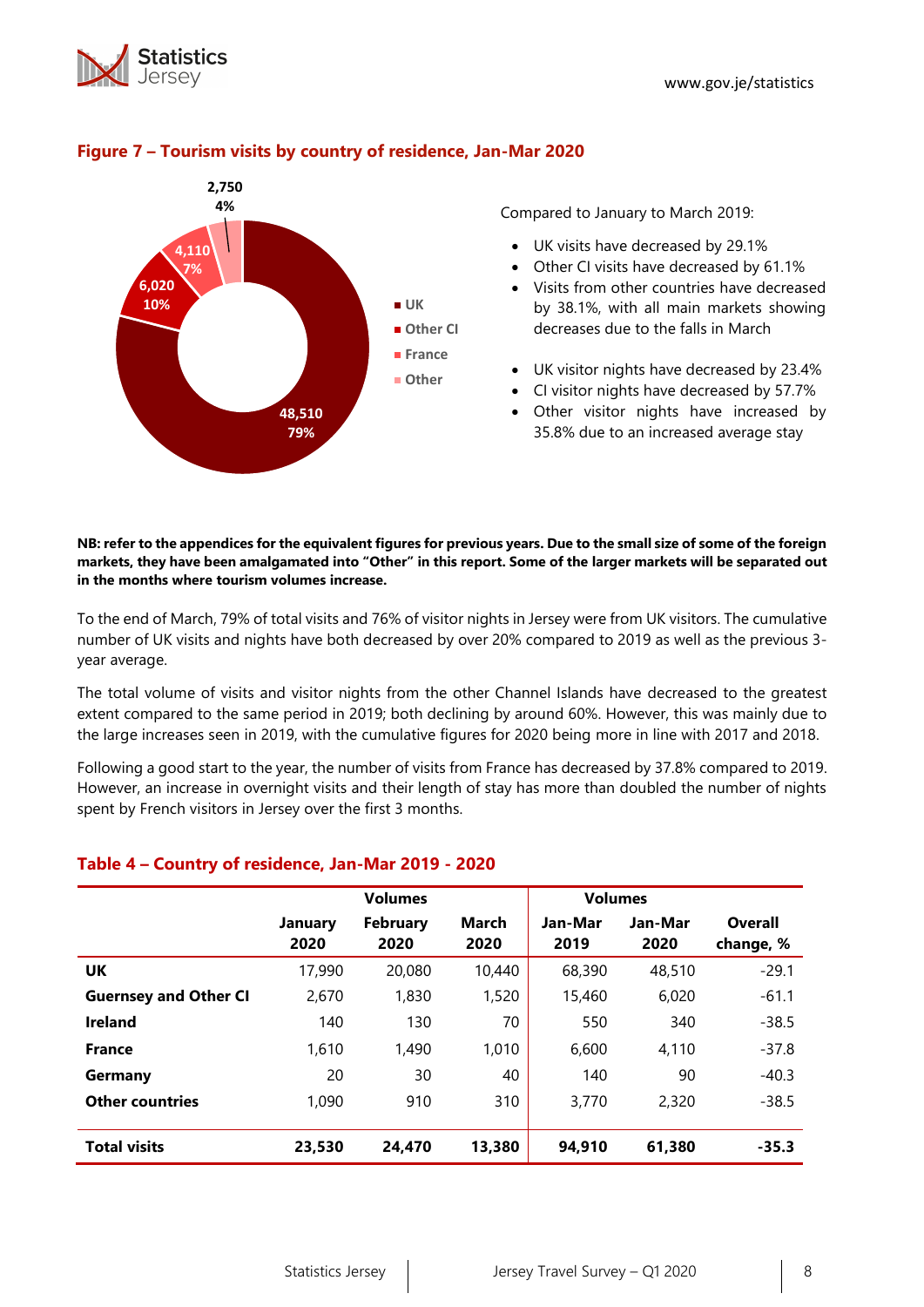

|                         | Volume | %    |
|-------------------------|--------|------|
| <b>South East</b>       | 14,990 | 31.2 |
| <b>Greater London</b>   | 10,100 | 21.1 |
| <b>North West</b>       | 5,630  | 11.7 |
| <b>South West</b>       | 4,810  | 10.0 |
| <b>Scotland</b>         | 2,860  | 6.0  |
| <b>West Midlands</b>    | 2,350  | 4.9  |
| Yorkshire / Humberside  | 2,340  | 4.9  |
| <b>East Midlands</b>    | 1,480  | 3.1  |
| <b>East Anglia</b>      | 1,310  | 2.7  |
| <b>Wales</b>            | 1,100  | 2.3  |
| <b>Northeast</b>        | 520    | 1.1  |
| <b>Isle of Man</b>      | 300    | 0.6  |
| <b>Northern Ireland</b> | 200    | 0.4  |
| <b>Total visits</b>     | 47,980 |      |

## **Table 5 – UK region of residence for visitors on scheduled air and sea routes, Jan-Mar 2020**



#### **NB: The figures only includes UK visitors covered by the Passenger Exit Survey and therefore exclude UK visitors to Jersey travelling by private plane or in private yachts. Regions are determined by the first half of UK postcodes.**

Over the period January to March, over half of UK visitors travelling to Jersey on the scheduled air and sea routes were resident in the Greater London and South East regions, highlighting the importance of the Gatwick air route over the winter period.

There were no direct flights to Northern Ireland or the Isle of Man over the period and very few from the North East, which is reflected in the low number of visitors from these regions.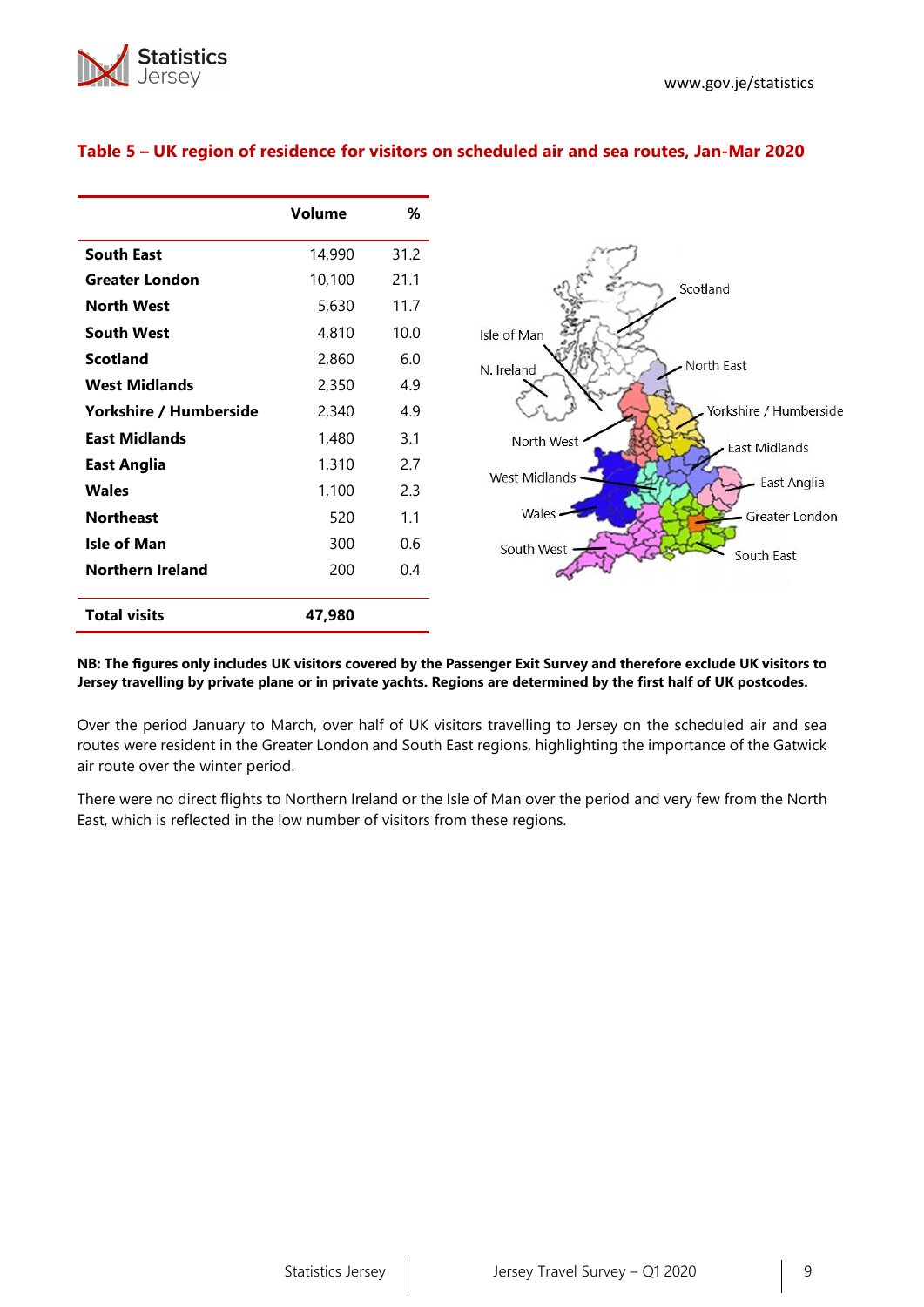



## **Visitor expenditure**



# **Figure 8 – Tourism on-Island expenditure, Jan-Mar 2017 – 2020**

#### **NB: Expenditure data in Figure 8 from years prior to 2020 has not been reflated to 2020 values. In the absence of any data from 2020, expenditure for visiting yachts has been based upon the daily spend from 2019.**

Following the growth seen in recent years, cumulatively to the end of March on-Island visitor expenditure has decreased by 38.1% compared to 2019. This was as a result of both the decline in visitor volume as well as a proportionate increase in those staying with friends and relatives; most of whom do not pay to stay in commercial accommodation.



#### **Figure 9 – Tourism on-Island expenditure by quarter, 2017 – 2020**

Over the previous 3 years, the first quarter has on average accounted for 8.5% of annual on-Island tourism expenditure in Jersey, with this increasing to 9.3% in 2019. Although the off-season represents growth potential, Figure 9 emphasises the continued importance of the summer months to Jersey's visitor economy.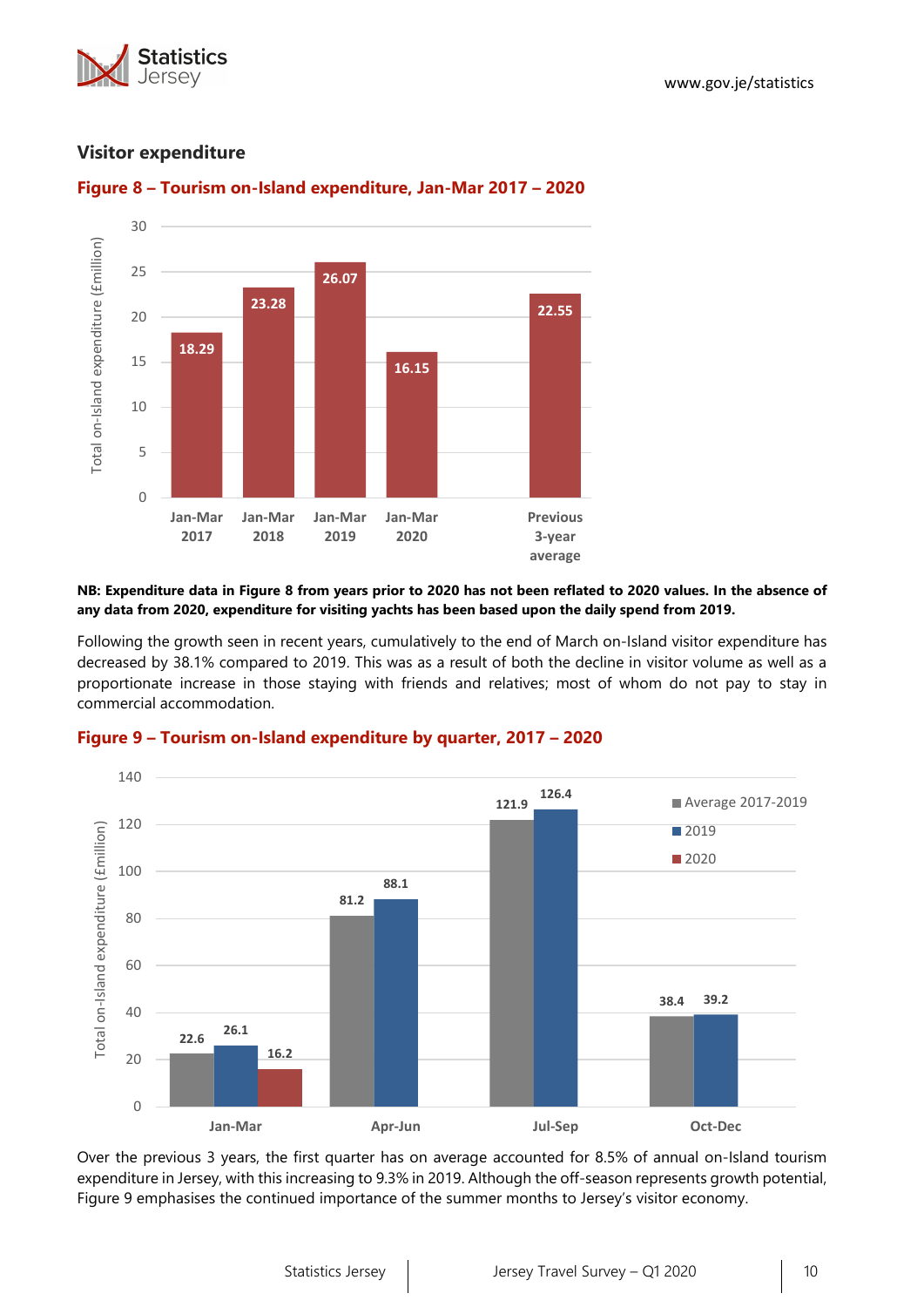

The figures for 2017 to 2019 shown in the previous 2 charts have not been inflated to show the changes in real terms. The table below shows visitor expenditure reflated to 2020 values.

|                                         | <b>Expenditure</b> |                 |                 |                 |                         |  |  |
|-----------------------------------------|--------------------|-----------------|-----------------|-----------------|-------------------------|--|--|
|                                         | Jan-Mar<br>2017    | Jan-Mar<br>2018 | Jan-Mar<br>2019 | Jan-Mar<br>2020 | Overall<br>change,<br>% |  |  |
| On-Island spend per visit               | £251               | £321            | £282            | £263            | $-6.7$                  |  |  |
| On-Island spend per night               | £63                | £97             | £99             | £74             | $-25.1$                 |  |  |
| <b>Total on-Island spend (£million)</b> | £20.1 <sub>m</sub> | £24.8m          | £26.8m          | £16.2m          | $-39.7$                 |  |  |

## **Table 6 – Tourism on-Island expenditure reflated, Jan-Mar 2017 - 2020**

Applying the March retail price index to previous years' data shows a decrease in visitor expenditure in real terms of 39.7% compared to 2019 and a decrease of 32.3% compared to the previous 3-year average.



## **Figure 10 – Breakdown of tourism on-Island expenditure, Jan-Mar 2020 (£million)**

Most of the £2.1m spent on-Island by those on a packaged visit to the Island (i.e. where a single price is paid to cover the travel, accommodation and other visit elements) would be on the accommodation, although packaged visits can also include transport, transfers, tours and other activities.

During the winter months, a relatively small amount is spent on entertainment and leisure activities due to the lower volume of holiday visitors and the fact that many of the paid attractions are closed.

**NB: The amounts only shows the estimated expenditure for those on the scheduled air and sea routes which were covered by the Visitor Survey. An additional £0.7 million is estimated to have been spent by those travelling by private plane or yacht. "Other" also includes money spent at the port terminals, including within the airport Duty Free shop.**

## **Travel cost**

For those travelling independently where travel can be costed separately from an inclusive package, the average return fare paid to Jersey over the first 3 months in 2020 was £104. This was very similar for those travelling by air and those travelling by sea. Sea travel can also include the cost of a vehicle and cabin if overnight.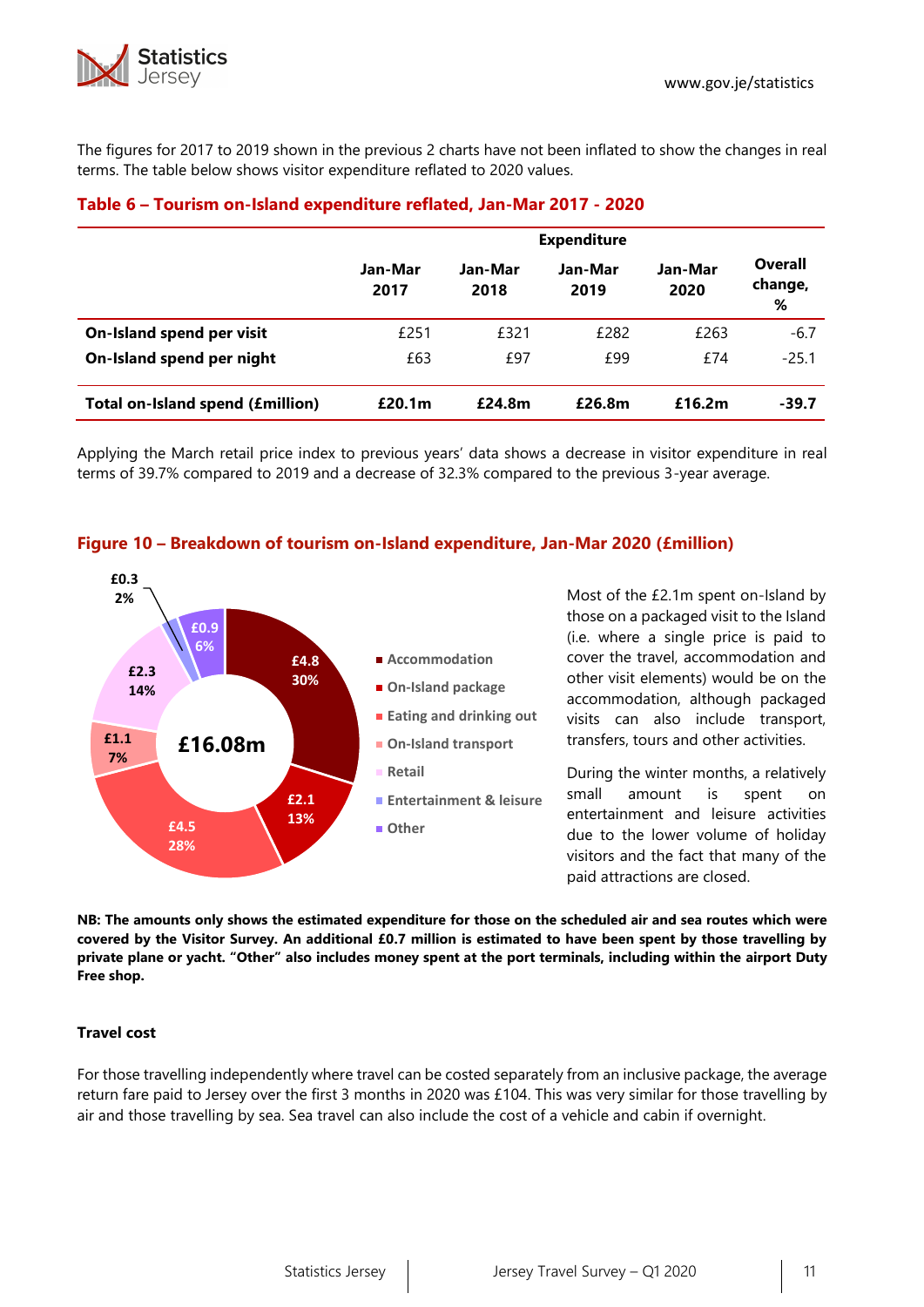# **Visitor profile**

Males and females accounted for an equal proportion of visitors surveyed in the Passenger Exit Survey (both 50%). The sex of respondents was very similar at both survey locations with 51% of those surveyed at the airport and 49% of those surveyed at Elizabeth terminal being male.

16% of departing visitors were travelling with children aged under 16; 14.5% of those travelling by air and 30% of those travelling by sea.



# **Figure 11 – Age profile of adult visitors aged 16 or over, Jan-Mar 2020**

#### **NB. The percentages are only for visitors travelling on the scheduled air and sea routes.**

Overall, just less than half of adult visitors to Jersey over the first 3 months of 2020 were aged 55 or over.

As shown in Figure 11, over the first quarter, visitors from the UK were more elderly than those visiting from Jersey's other 2 main markets of the Other CI and France.

There was also a significant difference in age profile by purpose of visit, with those staying in Jersey on holiday and those visiting friends and relatives being more elderly than those staying in Jersey for business purposes.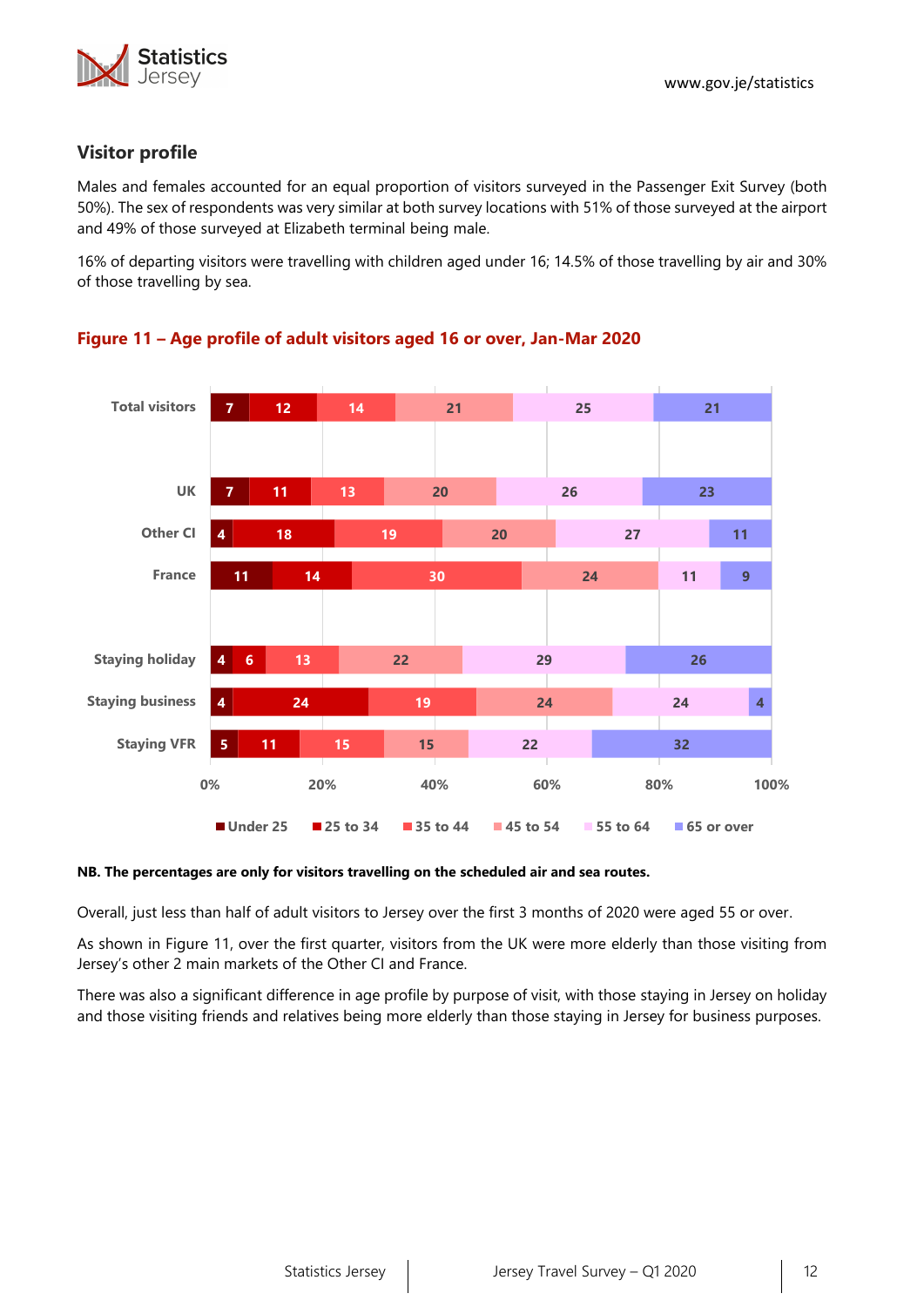



## **Figure 12 – Proportion of first-time visitors to Jersey, Jan-Mar 2020**

Over the 3 previous years, the proportion of first-time visitors over the first 3 months has been consistent at 32% to 33%.

The main reason for the fall in 2020 has been the change in the profile of visitors, with a higher proportion of both business visits and those visiting friends and relatives over Q1 this year.

#### **NB: The above percentages are only for visitors travelling on the scheduled air and sea routes**





**First-time visitors to Jersey (%)**

Figure 13 shows that French visitors were much more likely to be visiting Jersey for the first time between January and March than visitors from the UK and the other Channel Islands.

Those staying in Jersey for a holiday were also much more likely to be first-time visitors than those visiting friends and relatives or travelling for business purposes.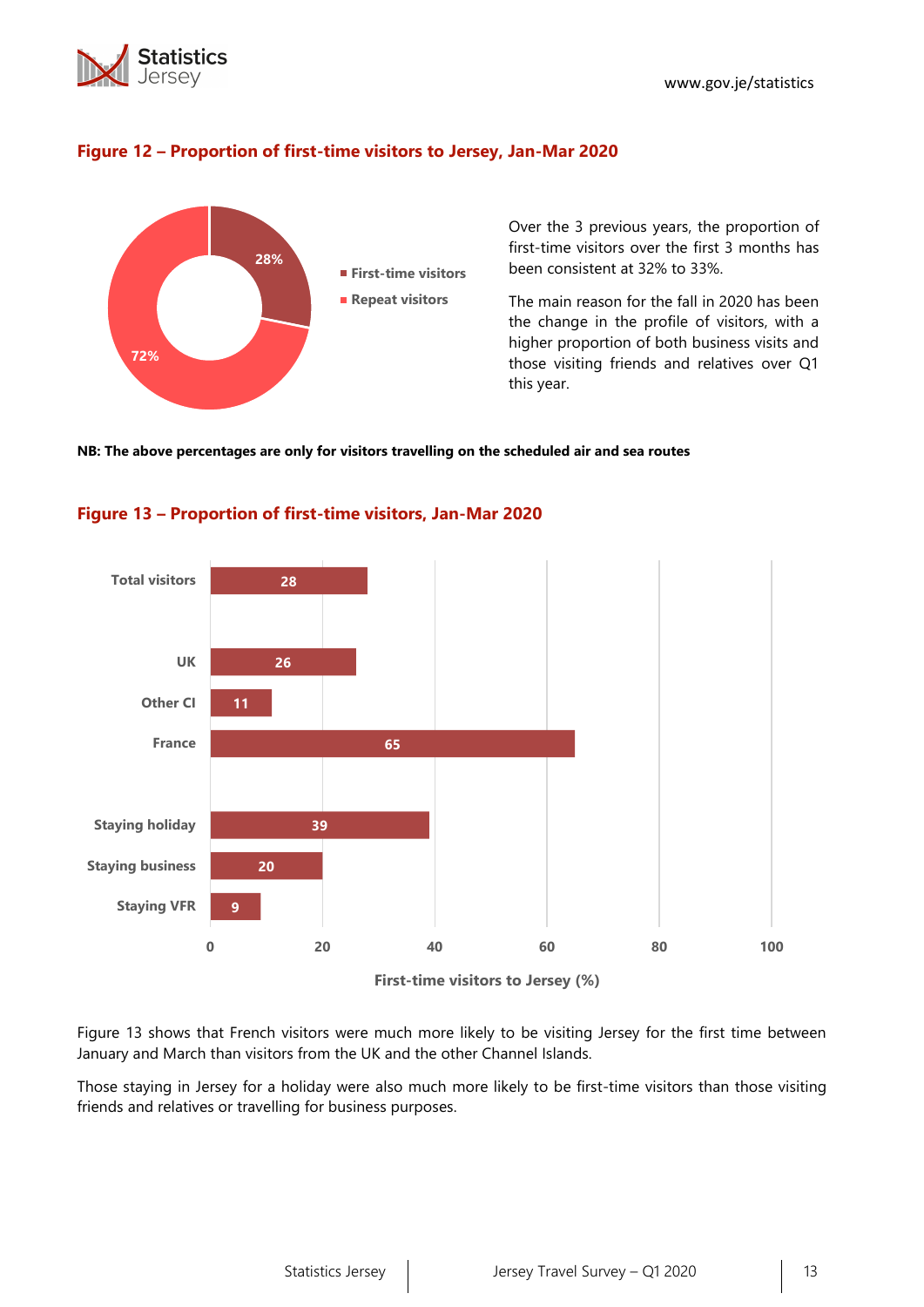

## **Booking methods for a visit to Jersey**

The more detailed Visitor Survey asked several questions about how bookings were made and what was included in the price paid. This information is used to make estimates for on-Island visitor expenditure and is also useful in better understanding the visitor market to Jersey.





**NB. "Inclusive package visits" are defined as a single price being paid for travel and accommodation together. Those on a day visit are excluded from the above.**

#### **Inclusive package bookings**

Figure 14 shows a relatively small proportion of 17% of staying visitors booked their travel and accommodation together as part of an inclusive package over the first 3 months of the year. This proportion would be expected to increase over the main summer months when holiday visits contribute to a larger proportion of Jersey's total overnight stays. Over a third of those staying for a holiday in Jersey had booked an inclusive package, but a very high proportion of those visiting friends and relatives or visiting for business purposes booked their travel and accommodation separately. Three-quarters of those whose main purpose was to visit friends and relatives stayed with friends or family in Jersey and would not therefore have needed to pay for an inclusive package.

72% of those who booked an inclusive package did so online with bookings made by the following means:

- 68% through a travel agent or tour operator
- 20% through an airline or ferry operator
- 9% through the accommodation in Jersey where they stayed
- 3% by other means

Apart from the travel and accommodation, the following additional elements were included in packages:

- 67% meals at the accommodation
- 29% transfers to/from the accommodation
- 20% car hire
- 9% holiday/travel insurance
- 5% excursions and/or activities in Jersey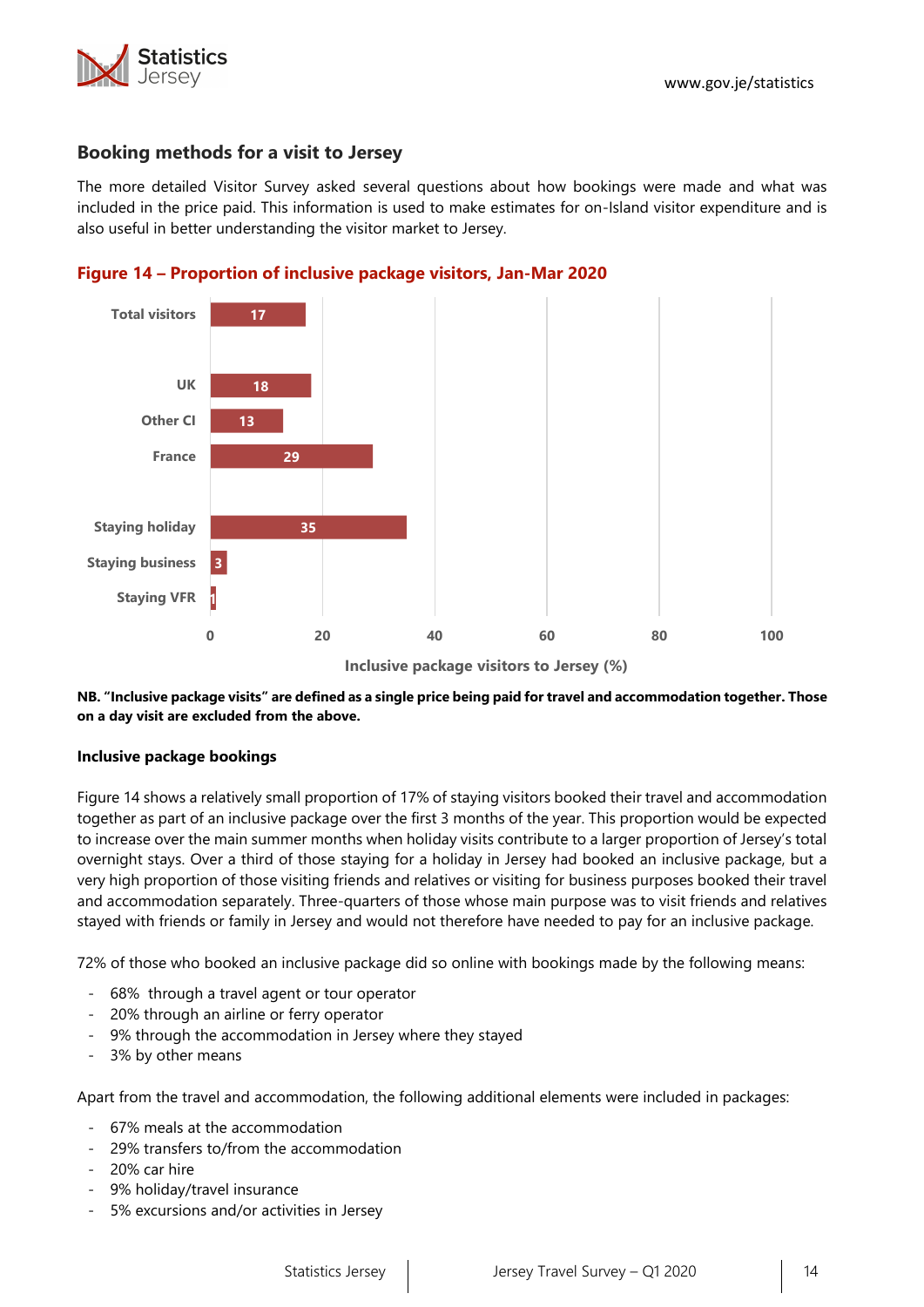

#### **Independent bookings**

#### **Accommodation**

Over the first 3 months, 83% of staying visitors booked their travel and accommodation separately (commonly known as "independent" bookings).

Excluding those who stayed with friends or family in Jersey and those staying in free accommodation (e.g. provided by a company or staying in a second home), 80% of independent bookings were made online with bookings made by the following means:

- 43% through an online booking site such as booking.com, hotels.com, Trivago. Expedia, AirBnB etc.
- 42% direct with the accommodation provider
- 3% through a travel agent or tour operator (in a retail shop or over the telephone)
- 12% by other means (mainly the accommodation was booked by someone else on their behalf)

The percentages above are for all visit purposes. For those booking their accommodation as part of a holiday visit to Jersey, 53% booked through an online booking site and 43% booked direct with the accommodation provider.

Repeat visitors were twice as likely as those visiting Jersey for the first time to book direct with the accommodation provider.

#### **Travel**

For those booking their travel independently, including those on a day visit, 94% made the booking online. 95% of those travelling by air booked online and 85% of those travelling by sea. Travel bookings were made by the following means:

- 74% direct with the airline or ferry operator
- 9% through an online travel booking site such as booking.com, Expedia, Agoda, Skyscanner etc.
- 1% through a travel agent or tour operator (in a retail shop or over the telephone)
- 16% by other means

For those booking their travel as part of a holiday visit to Jersey, 88% booked direct with the airline or ferry operator and 9% booked through an online travel booking site.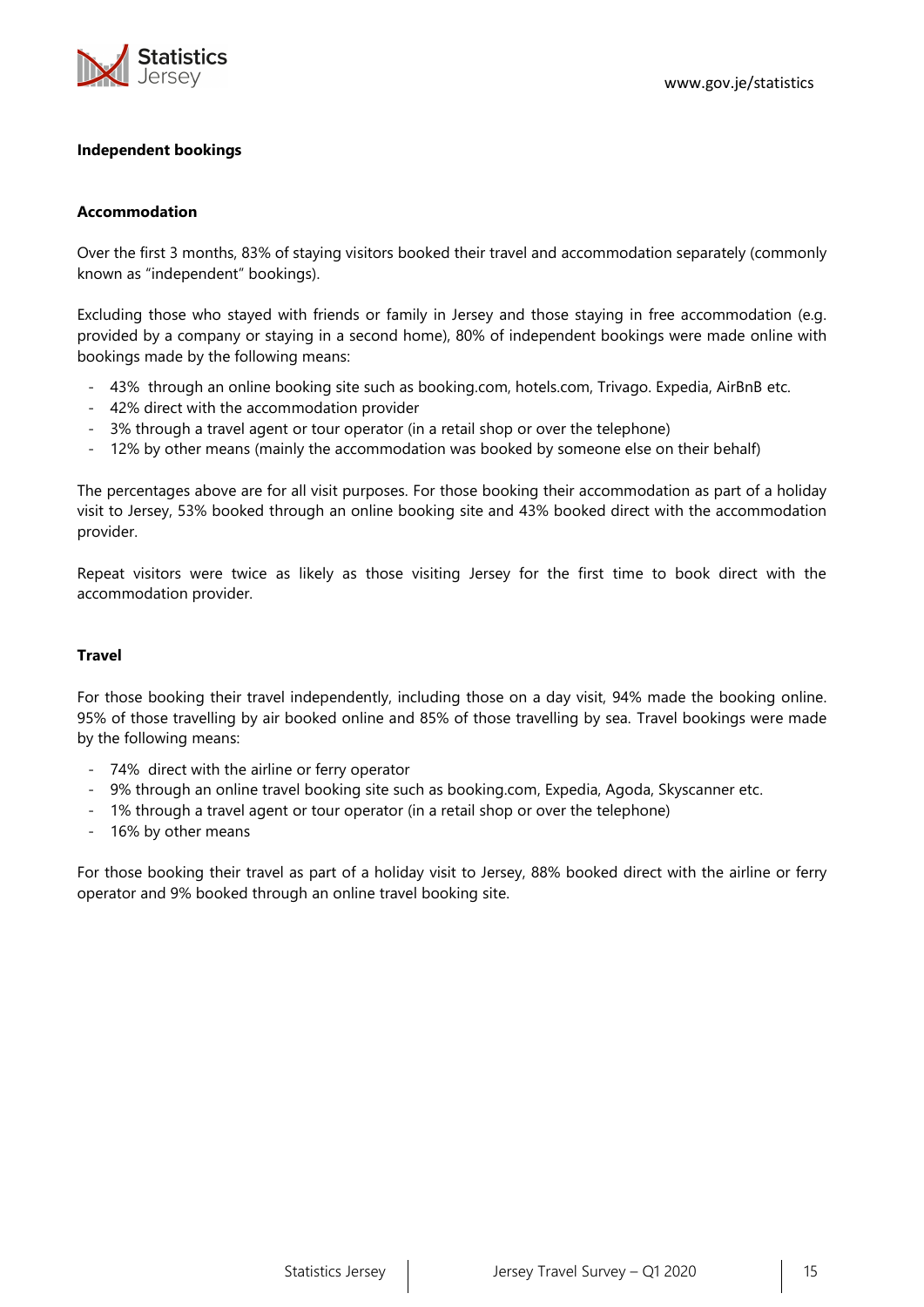

## **The visit experience**

This section firstly shows the type of accommodation visitors stayed in and the activities they undertook over the first 3 months of 2020 before then rating the experience of various aspects of a visit to Jersey.



**Figure 15 – Type of accommodation stayed in, Jan-Mar 2020**

guest house, 2% with friends or relatives and 1% in AirBnB. For business visitors, 90% stayed in a

hotel, 2% in self-catering, 2% in a guest house, 2% with friends or relatives and 1% in AirBnB.

For those visiting friends and relatives, 73% actually stayed with a friend or relative and 27% stayed in paid accommodation.

**NB: Figure 15 only shows the accommodation used for those on the scheduled air and sea routes which were covered by the Visitor Survey. Those travelling by private plane or boat, as well as those on a day visit are excluded.**



#### **Figure 16 – Proportion of visits spent in commercial accommodation, Jan-Mar 2017 – 2020**

Reflecting the proportionate increase in those visiting friends and relatives in 2020, the number of visits spent in commercial accommodation has fallen compared to the same period in 2019 and also compared to the previous 3-year average.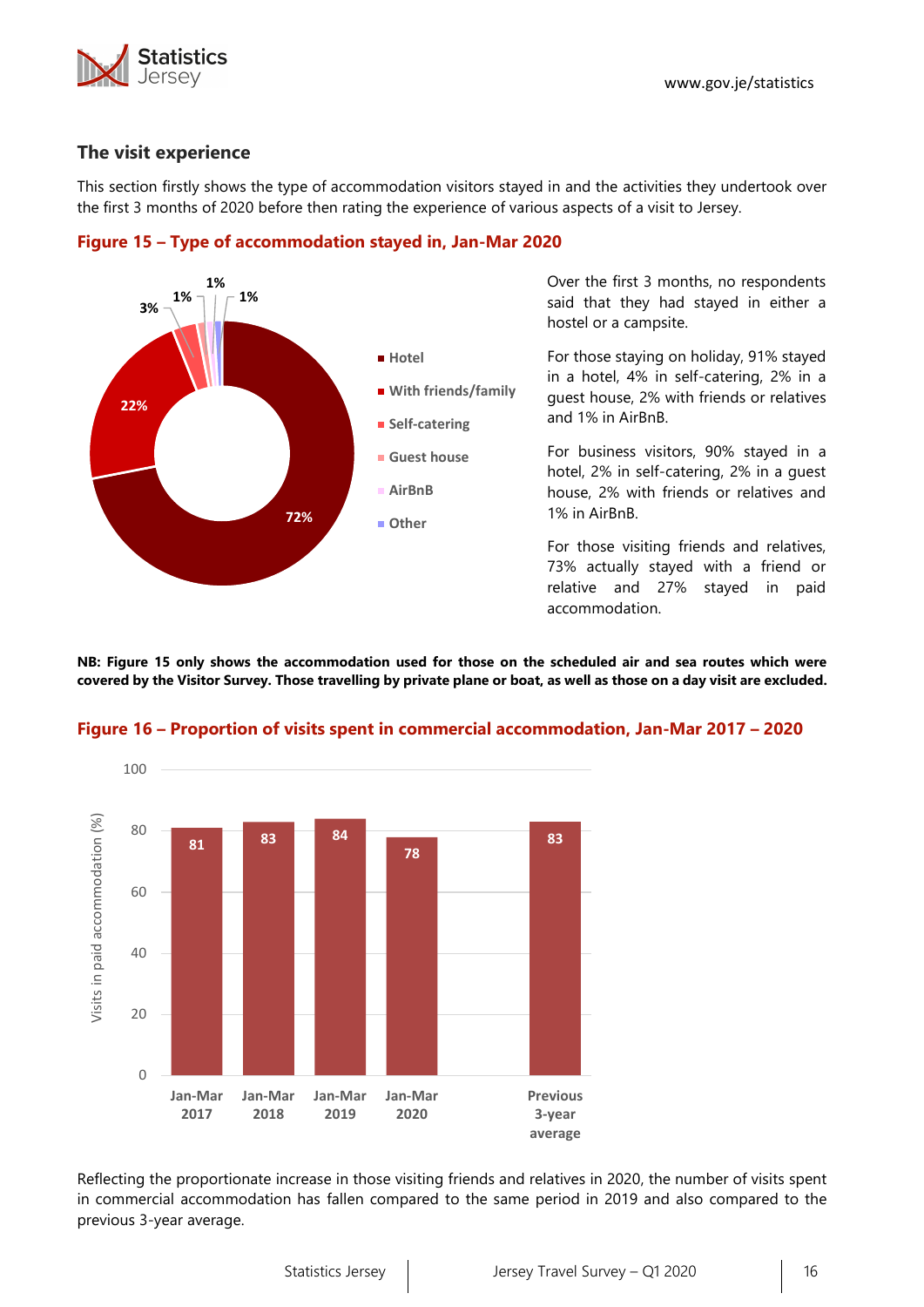



# **Figure 17 – Activities participated in during the visit, Jan-Mar 2020**

#### **NB: Figure 17 excludes those travelling by private plane or boat. It includes those on a day visit as well as those staying for at least a night.**

The results shown in the chart reflect the seasonal activities available in Jersey during the winter period when many of the visitor attractions are closed and many of the activity providers do not operate.

It highlights the importance of tourism to the retail sector, as well as to Jersey's public transport. French visitors, many of whom visit for a day trip, were most likely to say they had participated in shopping during their visit (60%).

Those staying in Jersey for a holiday were more likely to have participated in most of the above activities; most notably shopping (62%), a self-guided walk (44%), visiting a paid attraction (38%) and use of the public bus service (38%).

#### **Table 7 – Rating scores for Island attributes, Jan-Mar 2017 - 2020**

|                              | <b>Jan-Mar 2017</b>      | <b>Jan-Mar 2018</b> | <b>Jan-Mar 2019</b> | <b>Jan-Mar 2020</b> |
|------------------------------|--------------------------|---------------------|---------------------|---------------------|
| <b>Safety &amp; security</b> | 4.8                      | 4.7                 | 4.6                 | 4.7                 |
| <b>Cleanliness</b>           | 4.7                      | 4.6                 | 4.6                 | 4.7                 |
| <b>Beaches</b>               | 4.7                      | 4.7                 | 4.7                 | 4.7                 |
| Countryside                  |                          |                     |                     | 4.7                 |
| <b>Accommodation</b>         | $\overline{\phantom{a}}$ | 4.4                 | 4.4                 | 4.6                 |
| Restaurants, cafés & bars    | 4.5                      | 4.3                 | 4.3                 | 4.5                 |
| <b>Attractions</b>           | 4.5                      | 4.2                 | 4.2                 | 4.3                 |
| Shops / retail               | 4.1                      | 3.9                 | 4.0                 | 4.2                 |
| <b>Value for money</b>       | 3.8                      | 3.8                 | 3.8                 | 3.8                 |
| Jersey in general            | 4.6                      | 4.4                 | 4.5                 | 4.6                 |

**NB: Average scores are based upon a rating scale from 5 for "Very good" down to 1 for "Very poor". The rating for beaches and countryside were combined in one question prior to 2020.**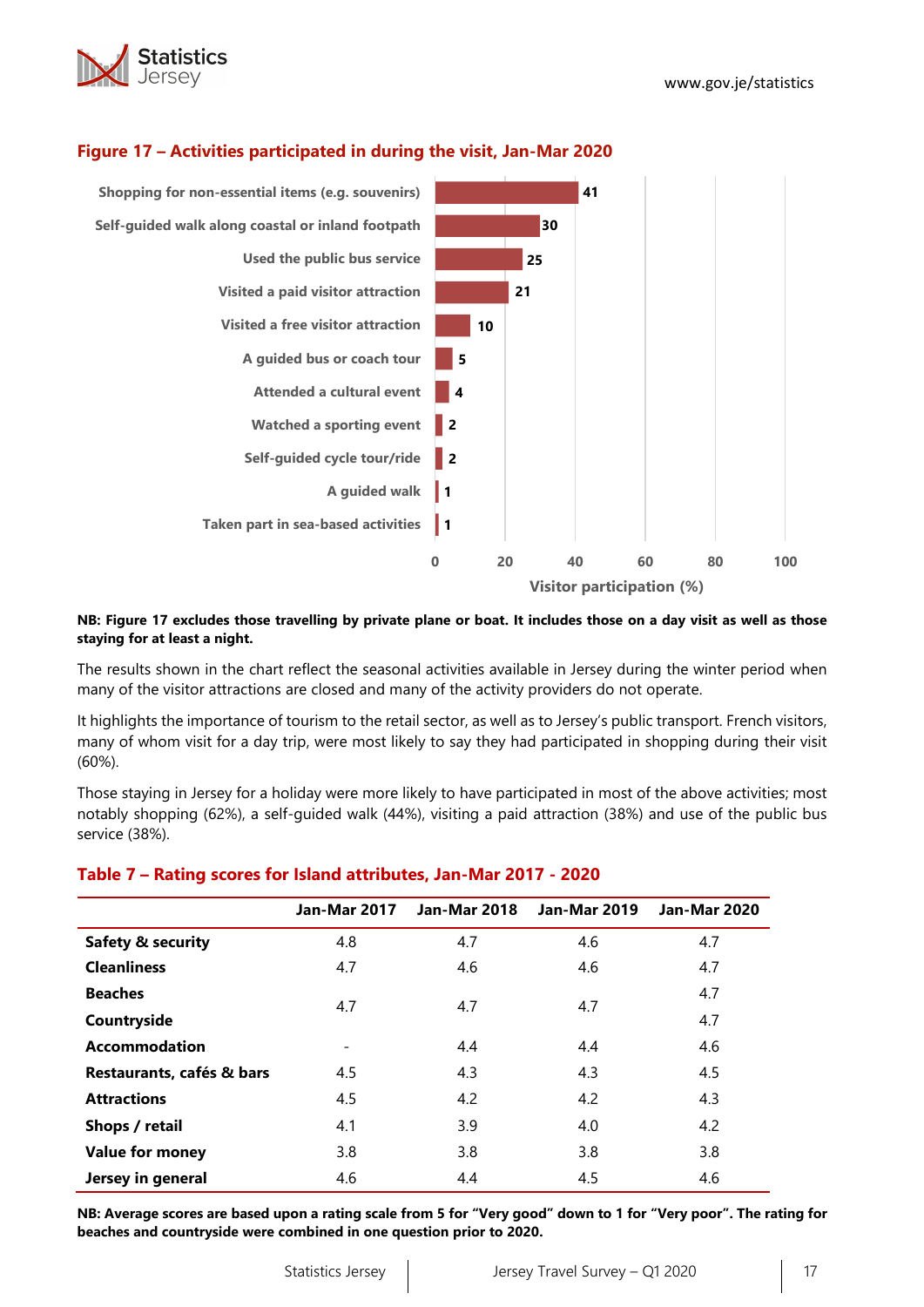



Table 7 shows consistently high ratings for all attributes listed, although value for money has received the lowest rating in each year. The second lowest rating, including in 2020, has been for Jersey's shops and the retail experience.

The highest ratings have been for Jersey's beaches and countryside, its cleanliness and safety & security.

Compared to the equivalent period in previous years, all ratings over the first 3 months of 2020 have either improved or stayed at the same level.

# **Likelihood to revisit and to recommend Jersey**

## **Figure 18 – Likelihood to revisit Jersey, Jan-Mar 2020**



The likelihood to revisit Jersey at some point in the future varies by country of residence:

- 96% of UK visitors
- 99% of visitors from the Other CI
- 81% of French visitors

Both day and staying visitors were equally likely to revisit, but day visitors were more likely to do so within the next 2 years.

**NB: Figure 18 excludes those travelling by private plane or boat.**

#### **Table 8 – Likelihood to revisit Jersey, Jan-Mar 2017 - 2020**

|                                  | <b>Jan-Mar 2017</b> | Jan-Mar 2018 | Jan-Mar 2019 | Jan-Mar 2020 |
|----------------------------------|---------------------|--------------|--------------|--------------|
| Yes, within the next year or two | 77%                 | 69%          | 76%          | 79%          |
| <b>Perhaps in the future</b>     | 17%                 | 23%          | 19%          | 17%          |
| Not sure                         | 4%                  | 7%           | 4%           | 3%           |
| No                               | 2%                  | 1%           | $1\%$        | 2%           |

Apart from 2018, results to this question have been fairly consistent, with over three-quarters saying that they would be likely to revisit Jersey within the next year or two. The result over the first 3 months of 2020 has shown the highest proportion to date likely to revisit within 2 years, although this question was asked mainly pre-Covid and intentions may of course change as a result of the recent pandemic.

#### **Net Promoter Score**

The Visitor Survey also asks, on a score of 0 to 10, how likely respondents are to recommend visiting Jersey to a friend or relative. Consistent with the higher ratings this year and the increased likelihood to revisit Jersey, the Net Promoter Score for holiday visitors has also increased:

| Jan-Mar 2017 | 46 |
|--------------|----|
| Jan-Mar 2018 | 54 |
| Jan-Mar 2019 | 55 |
| Jan-Mar 2020 | 60 |

**NB: The Net Promoter Score is calculated by subtracting the percentage of those giving a score of 0-6 ("detractors") from those giving a score of 9 or 10 ("promoters").**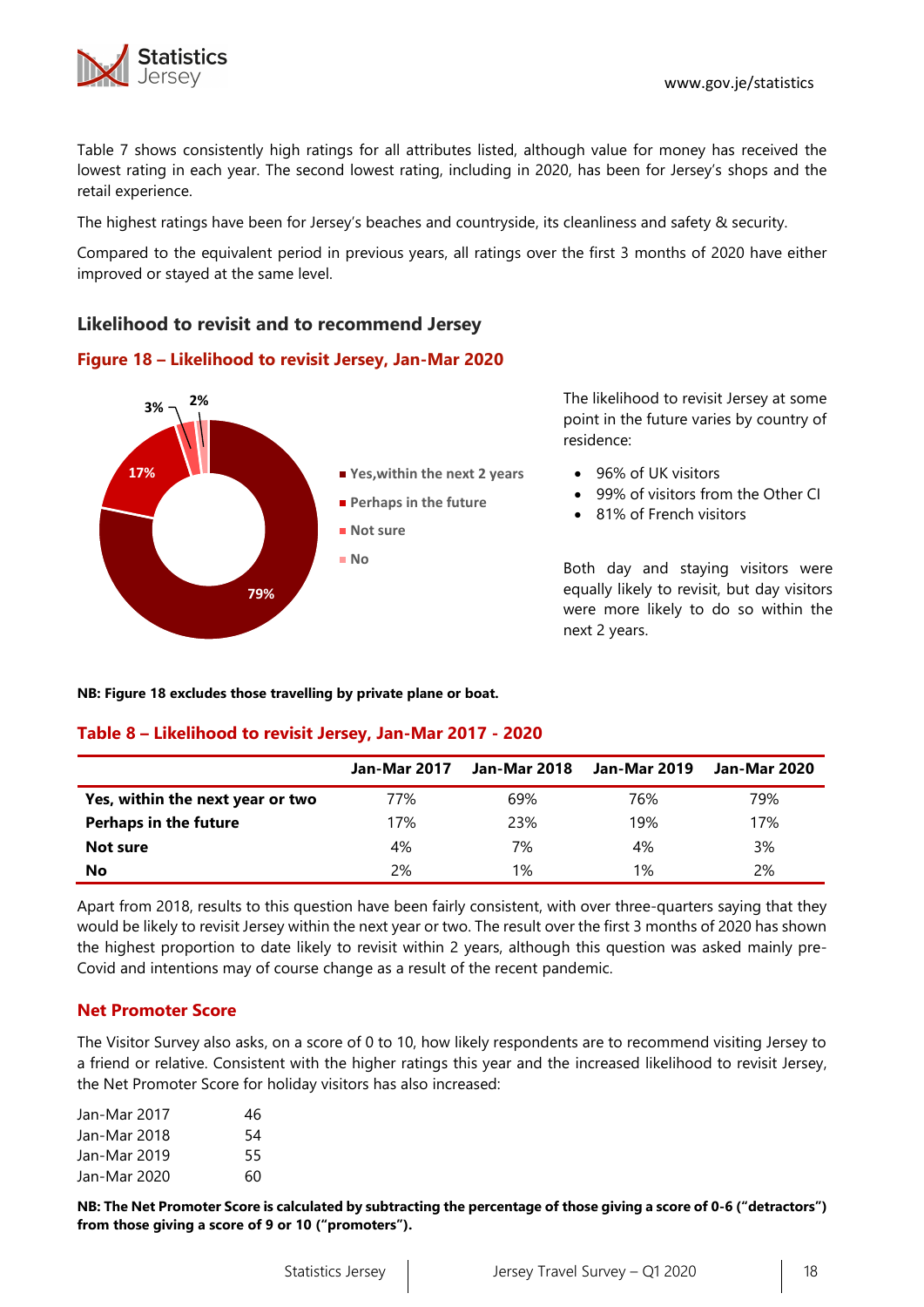

# **Appendix - notes**

# **Methodology**

# **Background**

Prior to 2016, Jersey used alternative ongoing data sources, including a compulsory visitor registration scheme, to estimate the volume and value of tourism to Jersey. Periodic exit surveys were also undertaken to check and recalibrate the estimates and ongoing methodology. From July 2016, Visit Jersey implemented a continuous exit survey with a new methodology and definitions to align Jersey's figures more closely with established tourism data produced by other countries and destinations. The fieldwork was outsourced, with the analyses and reporting were undertaken in-house.

From 2020, Statistics Jersey has been contracted to undertake both the exit survey fieldwork and the analyses and reporting. The questionnaires and methodology from January 2020 have been modified, which may have some impact upon the direct comparability of figures with recent years.

## **Data sources**

#### **1. Passenger exit survey**

A detailed breakdown of passengers by route of departure is provided by the Ports of Jersey as well as Condor Ferries for their own sea routes. However, these figures include resident movements, departing visitors, as well as some transit passengers, longer-term or seasonal workers and 'returning visitors' i.e. those who travel off-Island during their stay in Jersey and are therefore counted twice within the passenger data.

In order to break down (or calibrate) Jersey's passenger departure figures, a comprehensive exit survey is undertaken with a representative and sufficiently robust sample of passengers as they depart through Jersey's passenger terminals at the airport and harbours. Interview shifts are planned to reflect passenger throughput and to cover all routes, all days of the week and all times of the day. It is particularly important in planning interview schedules that bias is not introduced by over-sampling morning or evening departures, or specific days of the week.

Within each interview shift, fieldworkers are instructed to adopt a randomised approach to interviewee selection so that any departing passenger, whether a resident or a visitor, has an equal likelihood to participate. At the airport and within the ferry terminals, interviews are conducted face-to-face as far as possible using electronic tablets for data collection. Within the car-holding area at Elizabeth Terminal, passengers in vehicles are given a self-completion version of the questionnaire to complete, with the interviewer returning to collect the questionnaire later, or the respondent dropping the completed questionnaire in the collection boxes.

The passenger exit survey questionnaire is very short to establish: the outward and onward route, number of persons travelling within the party, whether they are a resident or visitor to Jersey, purpose of visit, country and region of residence, length of stay and gender. Interviewers with relevant language skills are allocated as far as possible to appropriate shifts and the questionnaires are also translated into French, German, Polish and Portuguese if required.

Sample data from the passenger exit survey is weighted by passenger figures to form the basis of the monthly reports on the number of visits and overnight stays in Jersey. Where sample sizes on individual routes for an individual month are considered to be insufficiently robust, particularly when broken down further for departing visitors only, percentage breakdowns on these routes are induced using a larger sample size collated on that particular route over a longer time period, provided that the time period can be considered to be broadly similar in terms of passenger profile.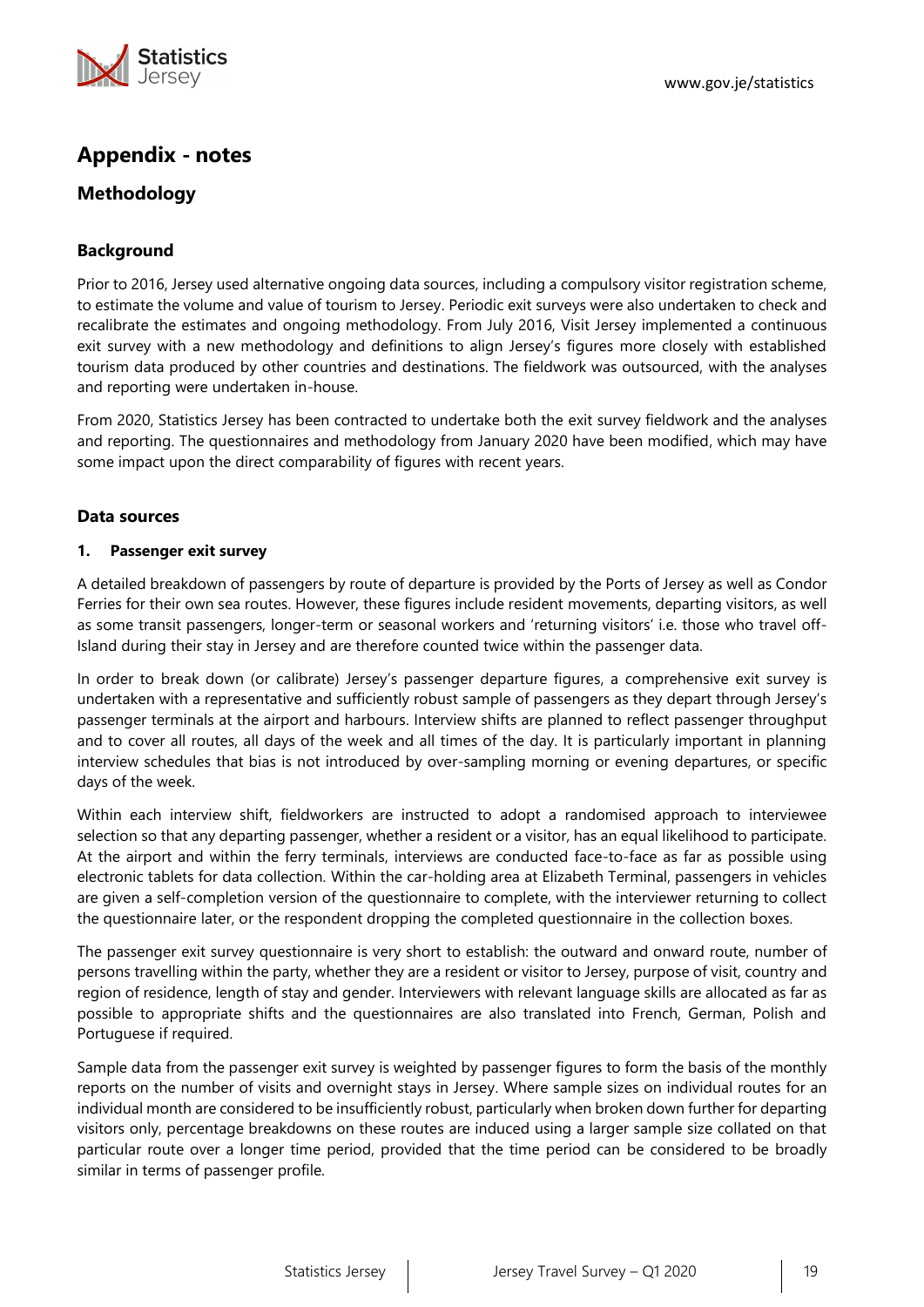

## **Survey outputs**

The primary aim of the survey is to determine the breakdown of passengers on each route in order to determine the overall number of visits to Jersey by purpose of visit, country of residence and length of stay. Some additional profiling questions are asked of visitors, and residents are also asked their purpose of visit away from Jersey.



**\*Returning visitors are those who are counted twice in passenger numbers because they visit elsewhere during their stay in Jersey (e.g. visitor day trips to Sark, Herm or Jersey).**

#### **2. Visitor survey**

The monthly reports showing the breakdown of passengers and visits to Jersey are based upon results from the passenger exit survey. In additional to this and running alongside the passenger exit survey, separate interview shifts are allocated to a longer and more detailed survey of visitors departing from Jersey at the end of their stay. While the exit survey shifts are planned to be randomly representative of all departing passengers, the exit survey shifts are scheduled to more accurately reflect the movements of departing visitors only and can be upweighted in order to achieve adequate sample sizes of specific visit types (e.g. by purpose of visit or country of residence).

Within each interview shift, fieldworkers are again instructed to adopt a randomised approach to interviewee selection but need to establish whether the respondent is a visitor departing from Jersey at the end of their stay before continuing to complete the questionnaire. As with the exit survey, face-to-face interviews are conducted inside the passenger terminals, with self-completion questionnaires being distributed to passengers in non-resident vehicles in the car-holding area at Elizabeth ferry terminal.

The primary purpose of the visitor survey is to establish visitor expenditure in Jersey, but the questionnaire also provides the following additional data:

- a more detailed profile of visitors, such as age and previous visit experience
- type of accommodation stayed in
- booking method (inclusive/package tour or independent)
- where booking was made (online, travel agent etc.)
- activities undertaken during their visit
- ratings for various aspects of their stay in Jersey
- likelihood to visit Jersey again in the future
- likelihood to recommend Jersey (Net Promoter Score)

Data from the visitor survey is weighted by visitor data on each route established by the exit survey and is reported on a quarterly basis.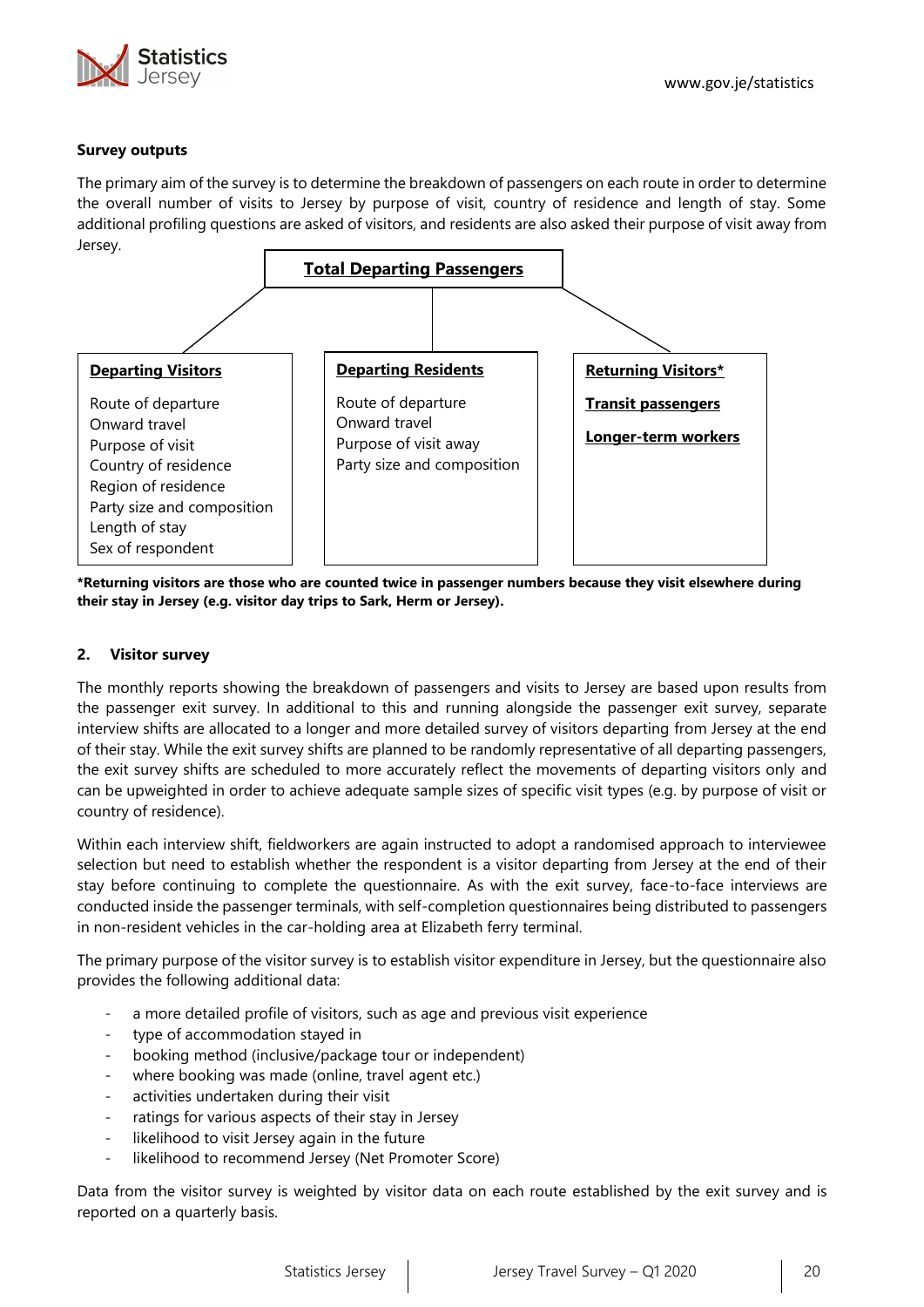

#### **3. Private aircraft, visiting yachts and cruise passengers**

Monthly data on the number of passengers departing from Jersey on private aircraft by destination airport is provided by the Ports of Jersey. Consistent with the methodology established by Visit Jersey, sensible percentages are applied to each route to estimate the proportion of passengers that are departing visitors. In the absence of any further information or sampling data, an average length of stay of 1 night is applied and all are assumed to have stayed in Jersey for business purposes. The country of residence for these visitors is determined by the route the aircraft is recorded as flying to.

The marine leisure section within Ports of Jersey provides a monthly breakdown of visiting vessels that have paid to stay overnight in the marinas. The nationality and length of stay is also provided on a monthly basis and an online survey is conducted during the main summer months by the marine leisure section to determine the expenditure of visiting yachtsmen in Jersey. Within the monthly reports produced by Statistics Jersey, all visiting yachtsmen are classified as staying holiday visits.

Ports of Jersey also provides monthly data on the number of cruise passengers visiting Jersey. Within the monthly reports, these are classified as holiday day visits.

## **Statistical reliability**

**Please note:** Due to the fieldwork finishing earlier in March than initially planned, many of the smaller route breakdowns have been imputed for March based upon survey data over a cumulative basis. While this methodology provides more statistically reliable sample sizes for the individual routes, it also introduces some assumptions about the similarity of passenger profiles over the early months of the year. It should also be noted that the final 2 weeks of March were not covered at all by the survey fieldwork and the profile of departing passengers over that period may have differed from the sample data used.

Sample surveys are always subject to statistical error and the larger the sample size, the lower the statistical variation. The Passenger Exit Survey up to the end of March is based upon 5,220 completed surveys representing 9,090 departing passengers. Subject to the note above, the overall figures for the number of departing visitors on the scheduled air and sea routes should be considered as estimates with a 95% confidence interval of approximately  $\pm 1.0$ %. For departing visitors only, based upon 2,330 interviews representing 4,130 visitors, the figures should be considered as estimates with a 95% confidence interval of approximately  $\pm 1.5$ %. The more detailed Visitor Survey is based upon 941 surveys representing 1,742 departing visitors. These surveys are weighted by visitor numbers on each route calculated from the Passenger Exit Survey.

It should be noted that when breaking down the results by individual or amalgamated routes, the sample sizes become much smaller with a resultant increase in the statistical error. The sampling methodology requires that interview shifts are planned to be representative overall of departing passengers. However, it is possible to either over-sample or under-sample certain smaller groups who may just depart on a single or several flights or sailings in a month. This is particularly relevant in the winter months when overall volumes of passengers are smaller, with a correspondingly smaller sample of passengers. This should be considered when interpreting the estimates for some of the smaller sub-samples of visitors (e.g. by country of residence).

## **Response rate and coverage**

- The sample size above for the Passenger Exit Survey represents 7% of total departing passengers on the scheduled air and sea routes over the first 3 months.
- Interviewers record the number of refusals as well as the number of self-completion questionnaires handed out in order to determine response rates; these were 78% for the Passenger Exit Survey and 69% for the longer Visitor Survey.

*Statistics Jersey 2 July 2020*